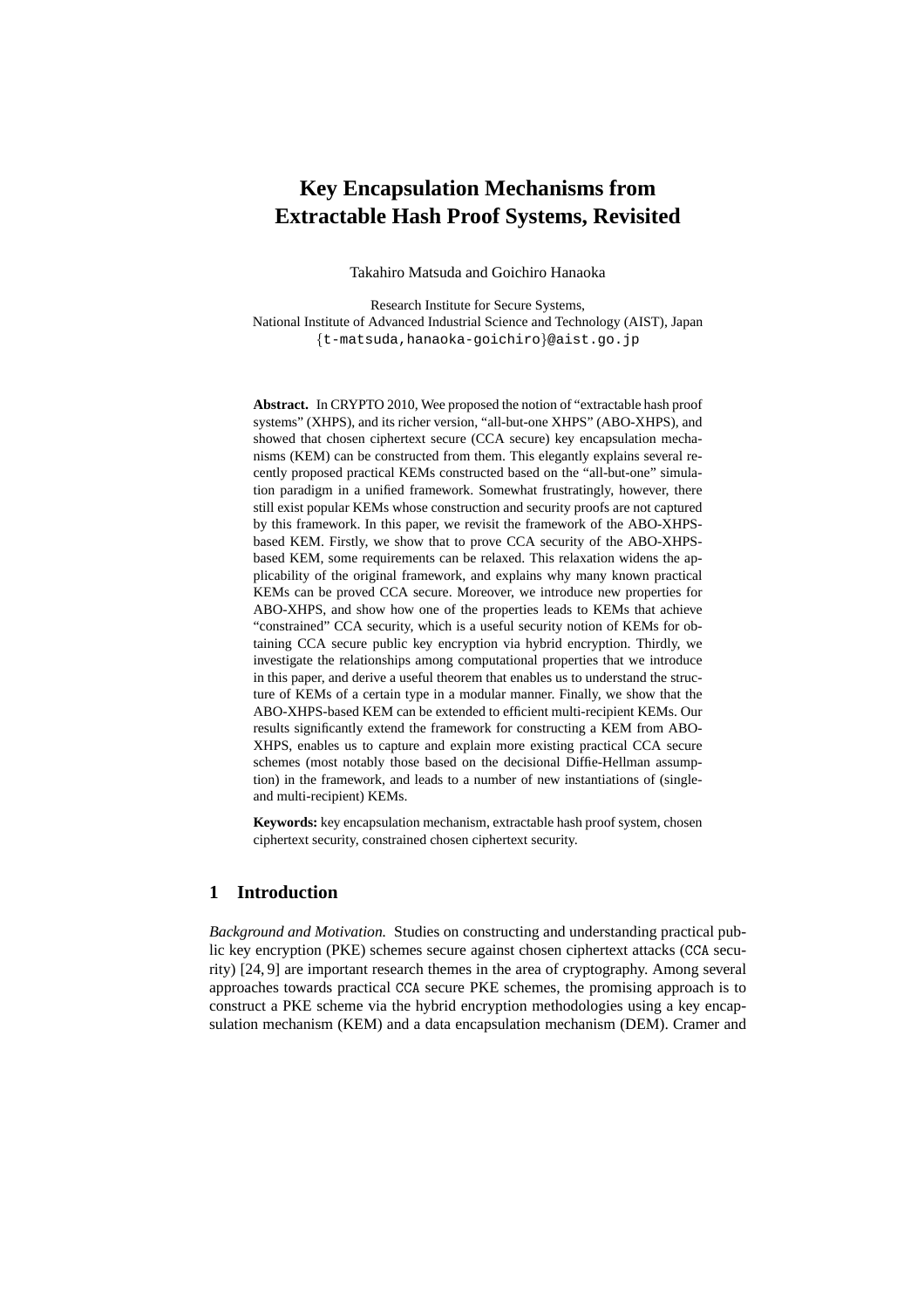Shoup [8] show that if we combine a CCA secure KEM and a CCA secure DEM, then we obtain a hybrid PKE scheme which is CCA secure. Hofheinz and Kiltz [17] introduce a security notion called *constrained CCA* security (CCCA security), and show that a CCA secure PKE scheme can be constructed by combining a CCCA secure KEM and a DEM satisfying the security of (one-time) authenticated encryption [2]. These results enable us to concentrate on studying practical constructions of (C)CCA secure KEMs, for obtaining practical PKE schemes.

Seeing in a larger perspective, there are two general paradigms towards CCA secure PKE schemes: the first paradigm uses non-interactive proofs of "well-formedness" [10], which includes the constructions with non-interactive zero-knowledge proofs [22, 9, 25] that cover generic constructions from cryptographic primitives, and the constructions with *universal hash proof systems* [7, 17] that cover practical and efficient schemes based on specific intractability of decision problems.; The second paradigm uses the so-called "all-but-one" simulation technique, (e.g. [3, 5, 19, 17, 23, 12, 18, 27]). In fact, [9] can also be seen to be included in this paradigm. These two paradigms in fact cover almost all known constructions of CCA secure PKE schemes and KEMs. Our focus in this paper is on KEMs constructed based on the second paradigm.

In CRYPTO'10, Wee [27] introduced the notion of "*extractable hash proof systems*" (XHPS) and its richer version "*all-but-one XHPS*" (ABO-XHPS), which are both a special kind of non-interactive proof system for a family of *one-way relations* (which defines a hard search problem, such as the computational Diffie-Hellman problem), and showed that CCA secure KEMs can be constructed from them. This framework elegantly explains the constructions and the security proofs of several (variants of) recently proposed KEMs (e.g. [6, 18]) based on hardness of "search" problems (not only "decision" problems), which are proved with the "all-but-one" simulation paradigm.

Somewhat frustratingly, however, there still exist several popular KEMs (e.g. [17, 6, 12]) whose construction and (C)CCA security are not explained by the framework in [27], although those that cannot be explained by the framework in [27] are quite similar to those that can be explained. The main motivation of this work is to extend the framework of KEMs based on ABO-XHPS to capture a wider class of constructions and security proofs of CCA secure, and even CCCA secure, KEMs, so that it works as a more general framework capturing a wider class of constructions based on the "all-but-one" simulation paradigm as we categorized above. Such general framework can be expected to lead to deeper understanding of constructions and security proofs of KEMs and be useful for future design of (C)CCA secure practical KEMs and PKE schemes, and higher level primitives/protocols that use those as building blocks.

*Our Contribution.* In this paper, we revisit and extend the framework for constructing a KEM based on ABO-XHPS in [27] in several different aspects:

Firstly, we show that to prove CCA security of the ABO-XHPS-based KEM, some requirement of ABO-XHPS and its associated one-way relation family can be relaxed. More specifically, the original definition of an ABO-XHPS in [27] requires some unnecessarily strong "correctness" requirement and a underlying one-way relation family with which the ABO-XHPS is associated needs to satisfy "*gap*"-type one-wayness, which requires that one-wayness holds even in the presence of the decision oracle, and thus is a stronger type of one-wayness. Instead, we show that as long as the ABO-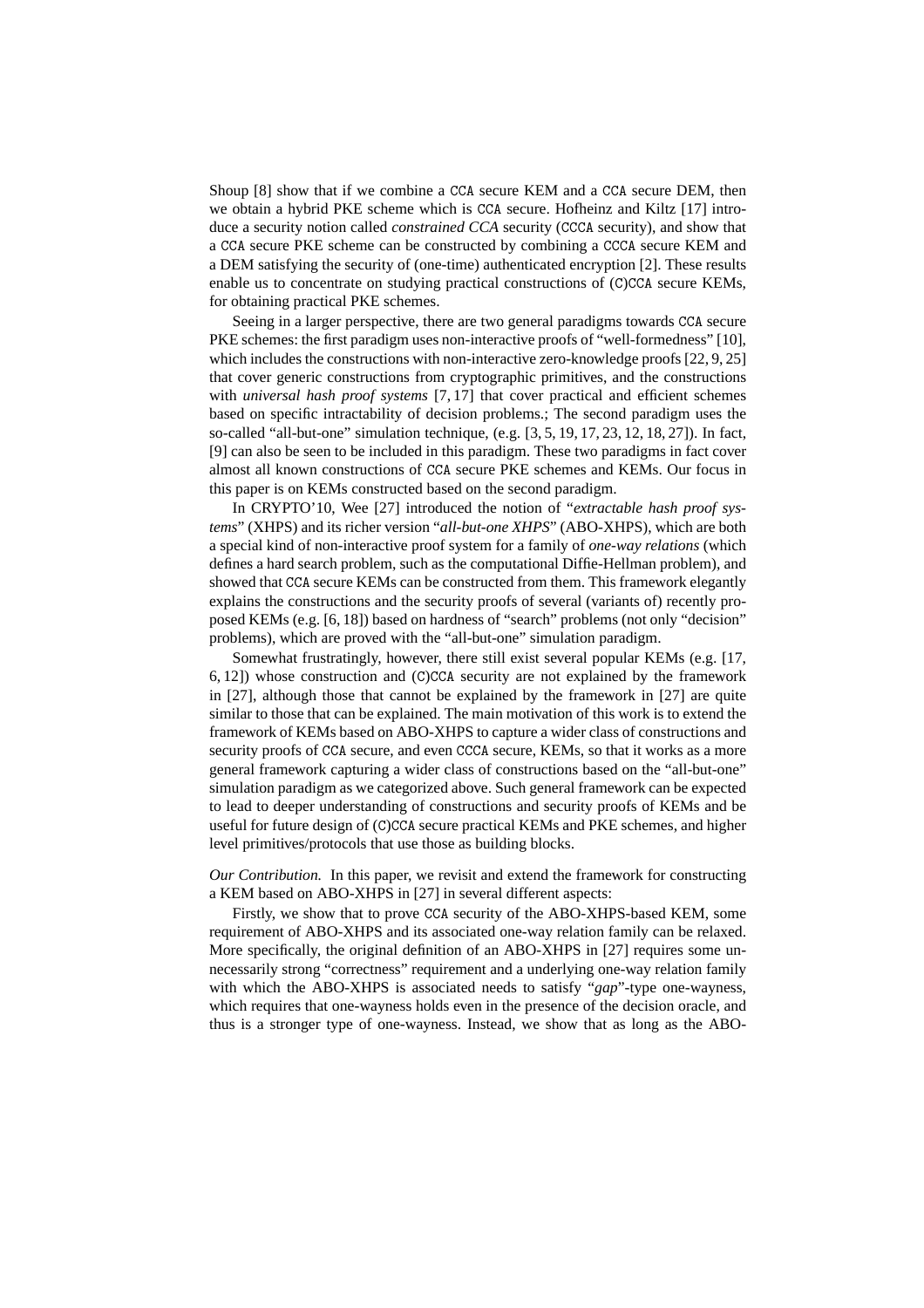XHPS satisfies the property which we call *computational soundness* (CS security, for short), the ABO-XHPS-based KEM can be shown to be CCA secure with a weaker correctness requirement for the underlying ABO-XHPS and a weaker (non-gap) one-way relation. (The formal definitions of an ABO-XHPS and a family of one-way relations are given in Section 3.) Due to these relaxations, we can treat a wider class of computational assumptions, and the class of CCA secure KEMs that can be captured by the framework becomes significantly wider. Most notably, we can now treat the decisional Diffie-Hellman (DDH) assumption as a one-way relation family, and thus several practical DDH-based KEMs (e.g. [6, 12]), which was not possible by the original framework because of the requirement of the "gap"-type one-wayness.

Secondly, we propose another computational property of ABO-XHPS which we call "*pseudorandom extraction property*" (PR-Ext security, for short), and show that if an ABO-XHPS satisfies the property, then the ABO-XHPS-based KEM achieves CCCA security. This result enables us to explain CCCA security of the KEMs whose construction and security proof can be understood in the "all-but-one" simulation paradigm. This enables us to cast CCCA secure KEMs proposed in [17] and in [13, Sect. 6] in our extended framework.

Thirdly, we study the computational properties of ABO-XHPS themselves. Specifically, we introduce yet another computational property which we call *weak computational soundness* (wCS security, for short), and show that wCS security is implied by both CS security and PR-Ext security. Furthermore, we show how to combine a PR-Ext secure ABO-XHPS and a wCS secure ABO-XHPS to obtain a CS secure ABO-XHPS. This "transformation," together with the above mentioned results, enables us to understand the constructions and CCA security of KEMs in a modular manner. For example, this provides us with an alternative security proof of the Cash et al. KEM [6, Sect. 5.2], without the "trapdoor test" theorem [6, Theorem 2] that was originally used to prove its CCA security. Moreover, combined with the above mentioned results, this result enables us to derive a number of new variants of KEMs [8, 19, 17, 6, 12] that can be shown to be CCA secure under the DDH or the Hashed DH (HDH) assumption [11].

Finally, we show that the ABO-XHPS-based KEM can be extended to be a multirecipient KEM (MR-KEM) [26, 16]. Here, by MR-KEM we mean the one formalized by Smart [26] in which all recipients recover a same session-key. (This differs from multi-recipient PKE by Bellare et al. [1] in which each receiver may recover different message.) From this result, we derive a number of new practical (C)CCA secure MR-KEMs.

The results in this paper are summarized in Fig. 1. Our results enable us to capture more existing practical CCA secure schemes than the original framework [27], derive a number of new practical instantiations of (C)CCA secure (MR-)KEMs, and understand the structures and security proofs of these schemes. (See Section 6 for more details.) We believe that the framework of ABO-XHPS extended by our results widely captures the constructions of KEMs based on the "all-but-one" simulation paradigm and leads to deeper understanding of the constructions and security proofs of practical KEMs, and is useful for future design of (C)CCA secure practical (MR-)KEMs.

Due to space limitations, the full proofs of the theorems in this paper will be given in the full version. We instead give intuitive explanations for each theorem.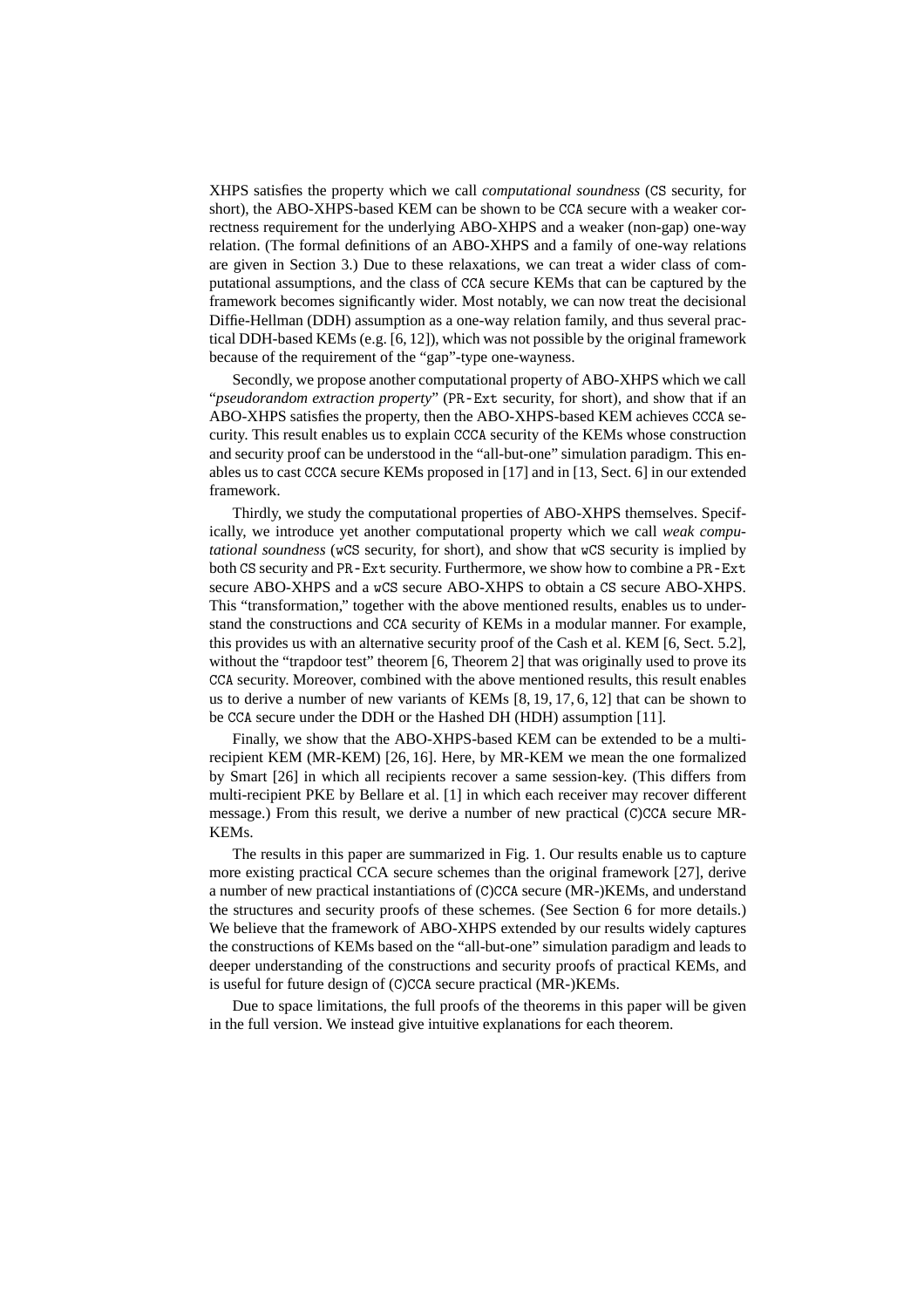

Fig. 1. Summary of our results. Each box with label "X" denotes an X-secure primitive. The arrow (X *→* Y) indicates that an X-secure primitive can be used to construct a Y-secure primitive.

*Related Work.* The relevant general framework of constructions of PKE schemes and KEMs is be the framework using *universal hash proof systems* introduced by Cramer and Shoup [7]. This framework, as we mentioned above, can be seen as one of the general paradigms using non-interactive proof of "well-formedness", and captures a wide class of practical constructions of PKE schemes and KEMs, such as Cramer-Shoup PKE scheme [8]. Kurosawa and Desmedt [20] showed how to construct CCA secure KEM directly from hash proof systems. The requirements in the original definition of a universal hash proof system in [7] (and in [20]) were all statistical (information-theoretic) ones. Hofheinz and Kiltz [17] introduced computational relaxation for a universal hash proof system, and showed that the KEM based on a hash proof system in [20] can be shown to be CCCA secure if the underlying hash proof system satisfies some computational property.

Wee [28] recently proposed the notion of *threshold extractable hash proof system*, which can be seen as a generalization of an ABO-XHPS, from "all-but-one" to "allbut-*t*." From it, he showed how to construct threshold signature schemes, threshold encryption schemes, and broadcast encryption schemes.

# **2 Preliminaries**

In this section, we review the basic notation and the definitions for a (multi-recipient) KEM. Due to space limitation, the definitions for other basic primitives and computational intractability assumptions will be given in the full version.

*Basic Notation.* N denotes the set of all natural numbers, and if  $n \in \mathbb{N}$  then  $[n] =$  ${1, \ldots, n}$ . " $x \leftarrow y$ " denotes that *x* is chosen uniformly at random from *y* if *y* is a finite set, or *y* is assigned to *x* otherwise. If *S* is a set, then " $|S|$ " denotes its size. "PPTA" denotes a *probabilistic polynomial time algorithm*. Unless otherwise stated, *k* denotes the security parameter. If A is an algorithm and  $\mathcal O$  is a function, then " $\mathcal A^{\mathcal O}$ " denotes that *A* has oracle access to *O*. A function  $f(k): \mathbb{N} \to [0, 1]$  is said to be *negligible* if for all positive polynomials  $p(k)$  and all sufficiently large  $k \in \mathbb{N}$ , we have  $f(k) < 1/p(k)$ .

*Multi-Recipient KEM.* Here, we review the definition of a multi-recipient KEM (MR-KEM). We use the definition formalized by Smart [26], where all recipients recover a same session-key. A MR-KEM *Γ* consists of the following five PPTAs: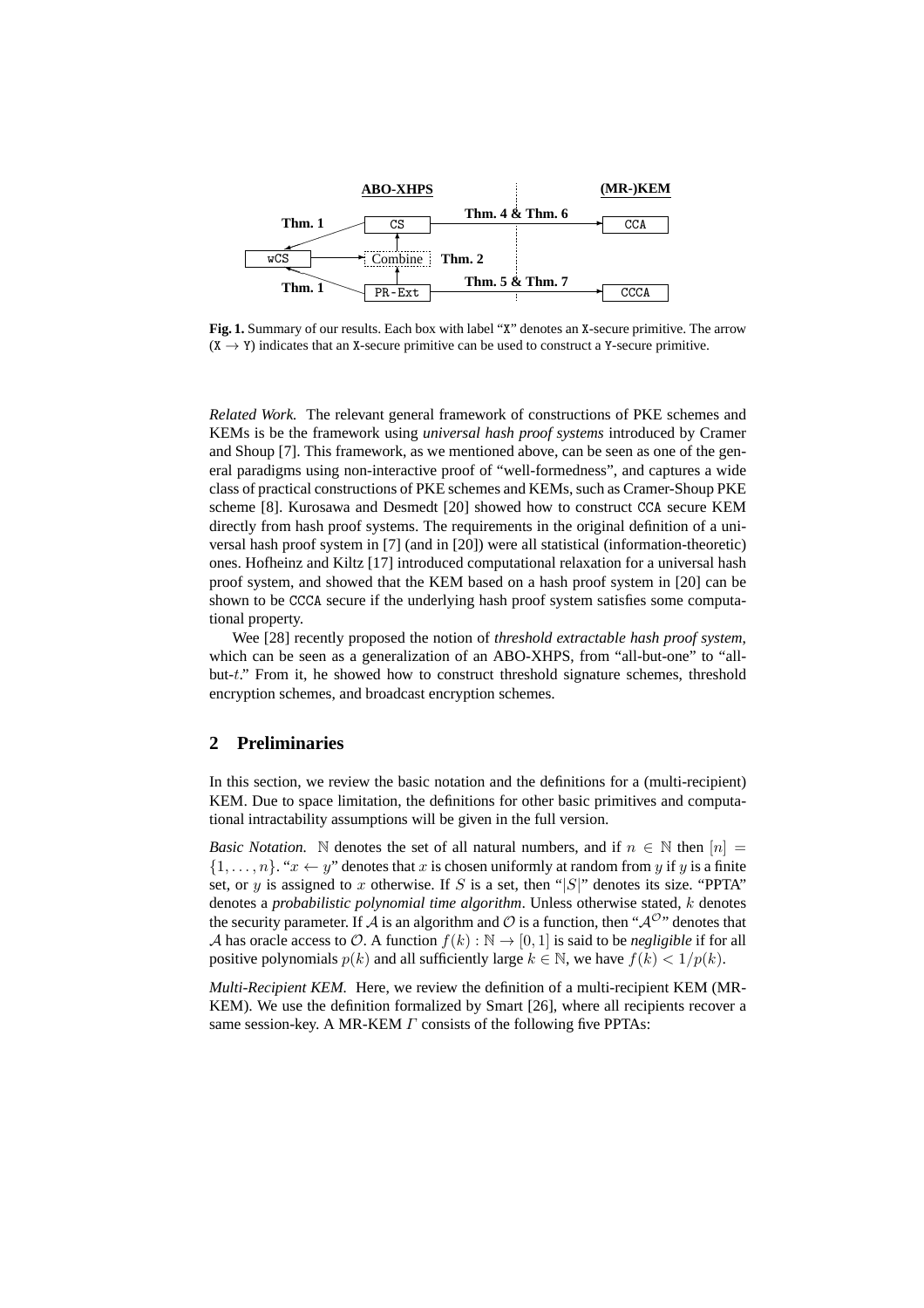- MSetup: The setup algorithm that takes  $1^k$  as input, and outputs a set of public parameters pub. pub specifies the session-key space *K*.
- MKG**:** The (user's) key generation algorithm that takes pub as input, and outputs a public/secret key pair (*pk, sk*). Without loss of generality, we assume that the information on pub is contained in *pk* and *sk*, and we do not write pub for the inputs of the following algorithms.
- MEnc: The encapsulation algorithm that takes a set of public keys  $\mathbf{pk} = (pk_1, \ldots, pk_n)$ as input, and outputs a ciphertext *c* and a session-key  $K \in \mathcal{K}$ .
- MExt**:** The (deterministic) user's ciphertext extraction algorithm that takes a user *i*'s public key *pk<sup>i</sup>* , and a ciphertext *c* (which is output from MEnc) as input, and outputs the user *i*'s ciphertext  $c_i$ .
- MDec**:** The (deterministic) decapsulation algorithm that takes a user *i*'s secret key *sk<sup>i</sup>* and a user *i*'s ciphertext *c<sup>i</sup>* as input, and outputs a session-key *K* which could be a special symbol *⊥* meaning "invalid".

We say that a MR-KEM satisfies *correctness*(resp. *almost-correctness*), if for all pub *←* MSetup( $1^k$ ) and all polynomials  $n = n(k)$ , the following probability is zero (resp. negligible).

$$
Pr[ (pk_i, sk_i) \leftarrow \mathsf{MKG}(\mathsf{pub}) \text{ for } i \in [n]; (c, K) \leftarrow \mathsf{MEnc}(\mathbf{pk} = (pk_1, \dots, pk_n)) :
$$
  

$$
\mathsf{MDec}(sk_i, \mathsf{MExt}(pk_i, c)) \neq K \text{ for some } i \in [n] ]
$$

*Security Notions.* Here, we recall the definitions of indistinguishability against chosen ciphertext attacks (CCA security) and against constrained chosen ciphertext attacks (CCCA security) [17].

Let ATK  $\in$  {CCA, CCCA} and  $n \in \mathbb{N}$ . For a MR-KEM  $\Gamma =$  (MSetup, MKG, MEnc, MExt, MDec), we define the experiment  $\text{Expt}_{\Gamma,\mathcal{A},n}^{\text{ATK}}(k)$  that an adversary  $\mathcal A$  attacks  $\Gamma$ under the attack type ATK as follows:

$$
\mathsf{Expt}_{\varGamma,A,n}^{\mathsf{ATK}}(k) : [\text{ pub} \leftarrow \mathsf{MSetup}(1^k); (pk_i, sk_i) \leftarrow \mathsf{MKG}(\mathsf{pub}) \text{ for } i \in [n];
$$
\n
$$
\mathbf{pk} \leftarrow (pk_1, \dots, pk_n); (c^*, K_1^*) \leftarrow \mathsf{MEnc}(\mathbf{pk}); K_0^* \leftarrow \mathcal{K}; b \leftarrow \{0, 1\};
$$
\n
$$
b' \leftarrow \mathcal{A}^{\mathcal{O}}(\mathsf{pub}, \mathbf{pk}, c^*, K_b^*); \text{ If } b' = b \text{ then return 1 else return 0},
$$

where the oracle  $\mathcal O$  is determined by ATK in the following ways: If ATK = CCA, then the oracle  $\mathcal{O}$  is the decapsulation oracle  $\mathcal{O}(\cdot, \cdot)$  which takes a user index/ciphertext pair  $(i, c)$  as input, and outputs the result of tMDec( $sk_i$ , MExt( $pk_i$ ,  $c$ )). If ATK = CCCA then the oracle  $O$  is the *constrained decapsulation (CDEC) oracle*  $O_{cdec}(\cdot, \cdot, \cdot)$ , which takes a user index *i*, a predicate pred :  $K \rightarrow \{0, 1\}$ , and a ciphertext *c* as input, and outputs a response that is calculated as follows:

$$
\mathcal{O}_{cdec}(i,\text{pred},c) = \begin{cases} K \qquad \text{If MDec}(sk_i,\text{MExt}(pk_i,c)) = K \neq \bot \wedge \text{pred}(K) = 1 \\ \bot \qquad \text{Otherwise} \end{cases}
$$

Moreover, in both cases ATK *∈ {*CCA*,* CCCA*}*, *A* is not allowed to submit a query that contains a user index/ciphertext pair  $(i, c)$  satisfying  $MExt(pk_i, c) = MExt(pk_i, c^*)$  to the oracle.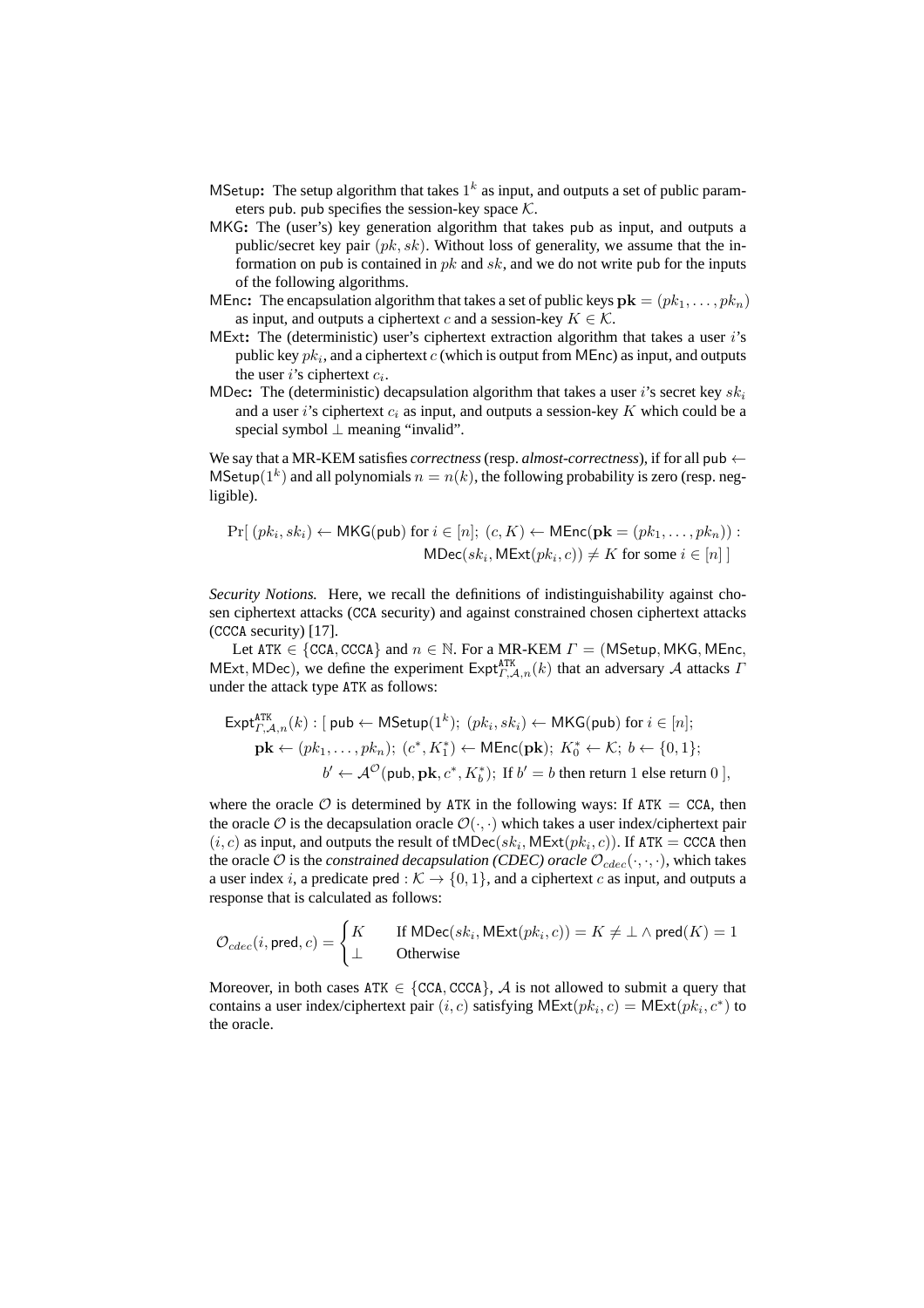Let  $A$  be an adversary that runs in a CCCA experiment and makes in total  $q$  queries, and let  $(i_j, \text{pred}_j, c_j)$  be A's *j*-th CDEC query. "*The running time of* A *in the* CCCA *experiment*" is defined as the sum of *A*'s running time and the total of the maximum running time for evaluating each pred*<sup>j</sup>* submitted by *A*. "*The running time of the* CCCA *experiment*" is defined as the total running time of  $\text{Expt}_{T,A}^{\text{CCCA}}(k)$  minus "the running time of  $A$  in the CCCA experiment." For a CCCA adversary  $A$  and an experiment  $\mathcal E$  (not necessarily  $\text{Expt}_{T,A}^{\text{CCCA}}(k)$ ) that *A* runs in, we define the parameter called (plaintext) *uncertainty* uncert<sub>*A*</sub> $\mathcal{E}(k)$  by:

$$
\text{uncert}_{\mathcal{A},\mathcal{E}}(k) = \frac{1}{q}\sum_{j\in [q]} \Pr[\mathcal{E};K\leftarrow\mathcal{K}: \text{pred}_j(K) = 1].
$$

Finally, we say that an adversary *A* is a *valid* CCCA *adversary* if (1) "the running time of *A* in the CCCA experiment" is polynomial in *k*, and (2) uncert  $\overline{A}_{\mathcal{E}}(k)$  is negligible for all experiments  $\mathcal E$  whose running time is at most that of "the running time of the CCCA experiment" that *A* runs in.

For a KEM *Γ*, an adversary *A*, ATK *∈ {*CCA*,* CCCA*}*, and *n ∈* N we define ATK advantage  $\mathsf{Adv}_{\mathit{r,A,n}}^{\mathsf{ATK}}(k)$  of *A* by  $\mathsf{Adv}_{\mathit{r,A,n}}^{\mathsf{ATK}}(k) = |\Pr[\mathsf{Expt}_{\mathit{r,A,n}}^{\mathsf{ATK}}(k) = 1] - 1/2|$ .

**Definition 1.** We say that a MR-KEM  $\Gamma$  is CCA secure if  $\mathsf{Adv}_{\Gamma,A,n}^{\mathsf{CCA}}(k)$  is negligible for *any PPTA A and any polynomial*  $n = n(k)$ *. Furthermore, we say that a MR-KEM Γ is* CCCA *secure if*  $\mathsf{Adv}_{\Gamma,\mathcal{A},n}^{\mathsf{CCCA}}(k)$  *is negligible for any valid* CCCA *adversary A and any polynomial*  $n = n(k)$ .

*Single-Recipient KEM.* When we talk about ordinary "single-recipient" KEMs, we need not consider the setup and user key generation algorithms separately. Therefore, in order to clarify the difference between multi-recipient KEMs and ordinary KEMs, we write the key generation, the encapsulation, and the decapsulation algorithms of a single-recipient KEM by KG, Enc, and Dec, respectively (without the prefix "M"). The syntax and the security notions for single-recipient KEMs are defined similarly to those of MR-KEMs.

## **3 Definitions for All-But-One Extractable Hash Proof Systems**

In this section, we define an ABO-XHPS and one-way relations which are necessary for ABO-XHPS, following the definitions in [27]. However, our definitions here are slightly different from ones in [27], and we also highlight the difference.

#### **3.1 One-Way Relation Families**

A family of relations (relation family, for short) *R* (that supports a PRG) is associated with the following three PPTAs (RSetup, RSamp, G):

RSetup: The setup algorithm that takes  $1^k$  as input, and outputs a public/private parameter pair (pub, pri). pub contains the description of sets  $U$ , *S*, *W*, and *K*, from which we can efficiently sample elements uniformly. pub also fixes one relation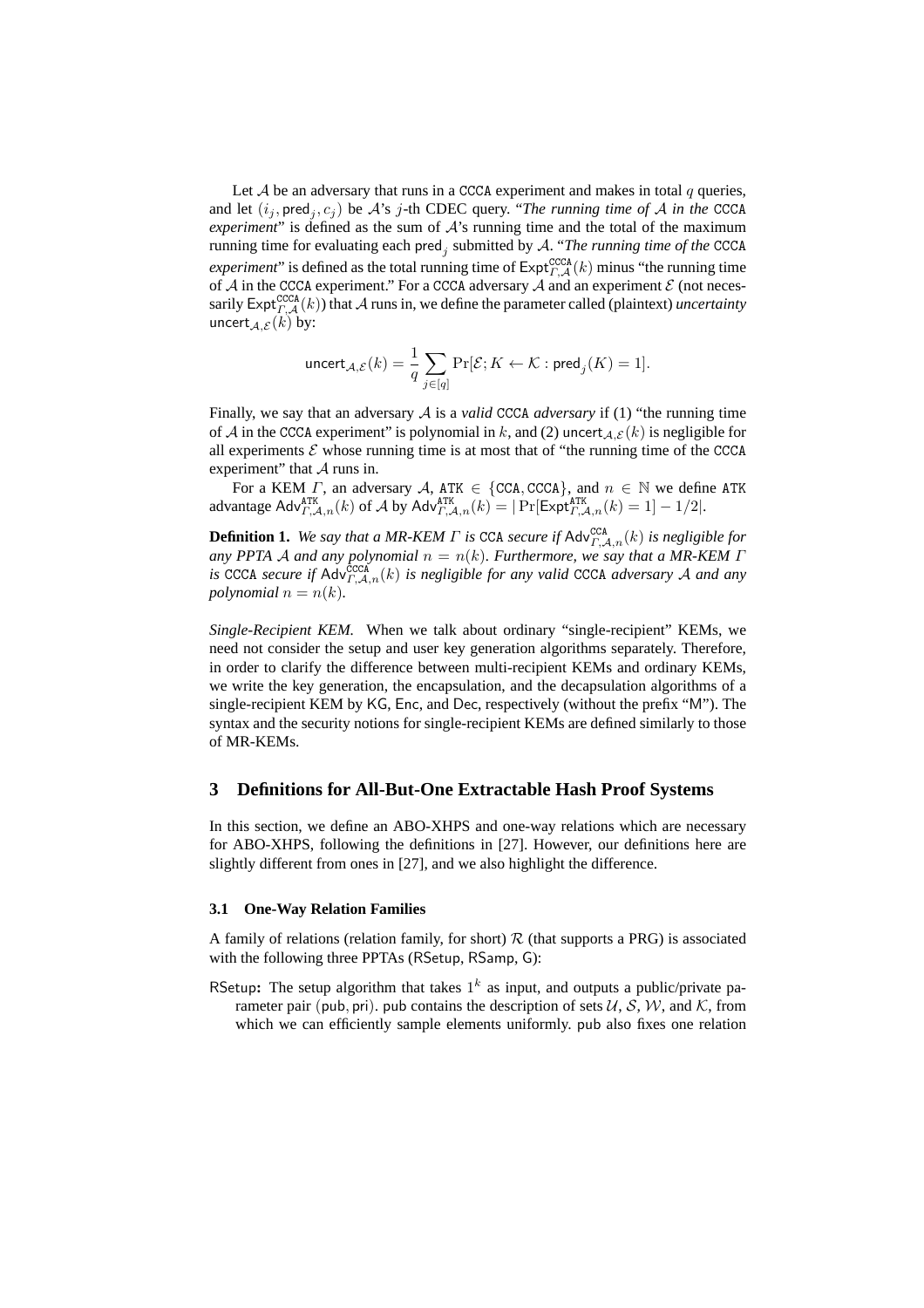$\mathcal{R}_{\text{pub}}$  over  $\mathcal{U} \times \mathcal{S}$ . We require that: (1) for all *u*, there is at most one *s* such that  $(u, s) \in \mathcal{R}_{\text{pub}}$  (with overwhelming probability over the choice of pub), and (2) given pri (corresponding to pub) and  $(u, s) \in \mathcal{U} \times \mathcal{S}$ , whether  $(u, s) \in \mathcal{R}_{\text{pub}}$  or not is efficiently decidable. For notational convenience, we assume that pub is provided as input to the following algorithms, and do not write it explicitly.

- RSamp: The sampling algorithm that (takes pub as input, and) outputs a pair  $(u, s) \in$  $\mathcal{R}_{\text{pub}}$  so that *u* is distributed uniformly over *U*. The randomness space of RSamp is  $W$ , and when we need to make the randomness used to sample  $(u, s)$  explicit, we write this process as " $(u, s) \leftarrow \text{RSamp}(w)$ " (in this case, RSamp is treated as a deterministic algorithm).
- G: The (pseudorandom) generator that takes (pub and) an element  $s \in S$  as input, and outputs *K ∈ K*.

Hereafter, we identify a relation family *R* with the associated PPTAs (RSetup*,* RSamp*,* G), and in particular, write  $\mathcal{R} = (R\mathsf{Setup}, R\mathsf{Samp}, G)$ .

**Definition 2.** We say that  $R = (R$ Setup, RSamp, G) *is a* one-way relation family *if the advantage* AdvPRG *<sup>R</sup>,A*(*k*) *defined below is negligible for any PPTA A:*

$$
\begin{aligned} \mathsf{Adv}_{\mathcal{R}, \mathcal{A}}^{\mathsf{PRG}}(k)=|\Pr[(\mathsf{pub}, \mathsf{pri}) \leftarrow \mathsf{RSetup}(1^k); (u, s) \leftarrow \mathsf{RSamp}; \\ K_1^* \leftarrow \mathsf{G}(s); K_0^* \leftarrow \mathcal{K}; b \leftarrow \{0, 1\}; b' \leftarrow \mathcal{A}(\mathsf{pub}, u, K_b^*): b' = b] - \frac{1}{2}|\mathsf{.} \end{aligned}
$$

*Furthermore, we say that R is a* gap one-way relation family *if the advantage is negligible for any PPTA adversary that is given access to the "relation" oracle which takes*  $(u, s) ∈ U × S$  *as input and tells if*  $(u, s) ∈ R$ <sub>pub</sub> *or not.* 

*Difference from the Definition in [27].* The original definition of one-way relation families in [27] is the "gap" version here. The definition of (non-gap-)one-way relation family is clearly weaker, thus potentially easier to achieve and captures wider class of relation families than the gap version. For example, the "gap" one-way relation of [27] does not capture the HDH-based Diffie-Hellman relation family we introduce below.<sup>1</sup>

*Concrete Example of One-Way Relation Families: Diffie-Hellman Relation.* Let G be a group of prime order p and let  $H : \mathbb{G} \to \mathcal{K}$  be a hash function. We say that the hashed Diffie-Hellman (HDH) assumption holds in  $(\mathbb{G}, H)$  if the distributions of  $(g, g^a, g^b, H(g^{ab}))$  and  $(g, g^a, g^b, K)$  are computationally indistinguishable, where  $g \in$  $\mathbb{G}, a, b \in \mathbb{Z}_p$ , and  $K \in \mathcal{K}$  are chosen randomly.<sup>2</sup>

The Diffie-Hellman relation family (that supports a PRG *H*)  $\mathcal{R}^{DH}$ , indexed by  $p \in (g, g^{\alpha}) \in (\mathbb{G})^2$ , is defined by  $\mathcal{R}^{\text{DH}}_{(g, g^{\alpha})} = \{(u, s) \in (\mathbb{G})^2 | s = u^{\alpha} \}$ . The associated algorithms (RSetup, RSamp, G) are as follows: RSetup sets  $\mathcal{U} = \mathcal{S} = \mathbb{G}$  and

 $1$  We note that in [28], Wee introduced the definition of one-way relation families in the same sense as the one defined here.

<sup>&</sup>lt;sup>2</sup> The DDH assumption is the special case of the HDH assumption in which  $H$  is the identity function. It is possible that the DDH assumption in  $\mathbb G$  is false while the HDH assumption in (G*, H*) holds for some *H*. For more details about the HDH assumption, see [11, 19, 6, 12] and the full version of this paper.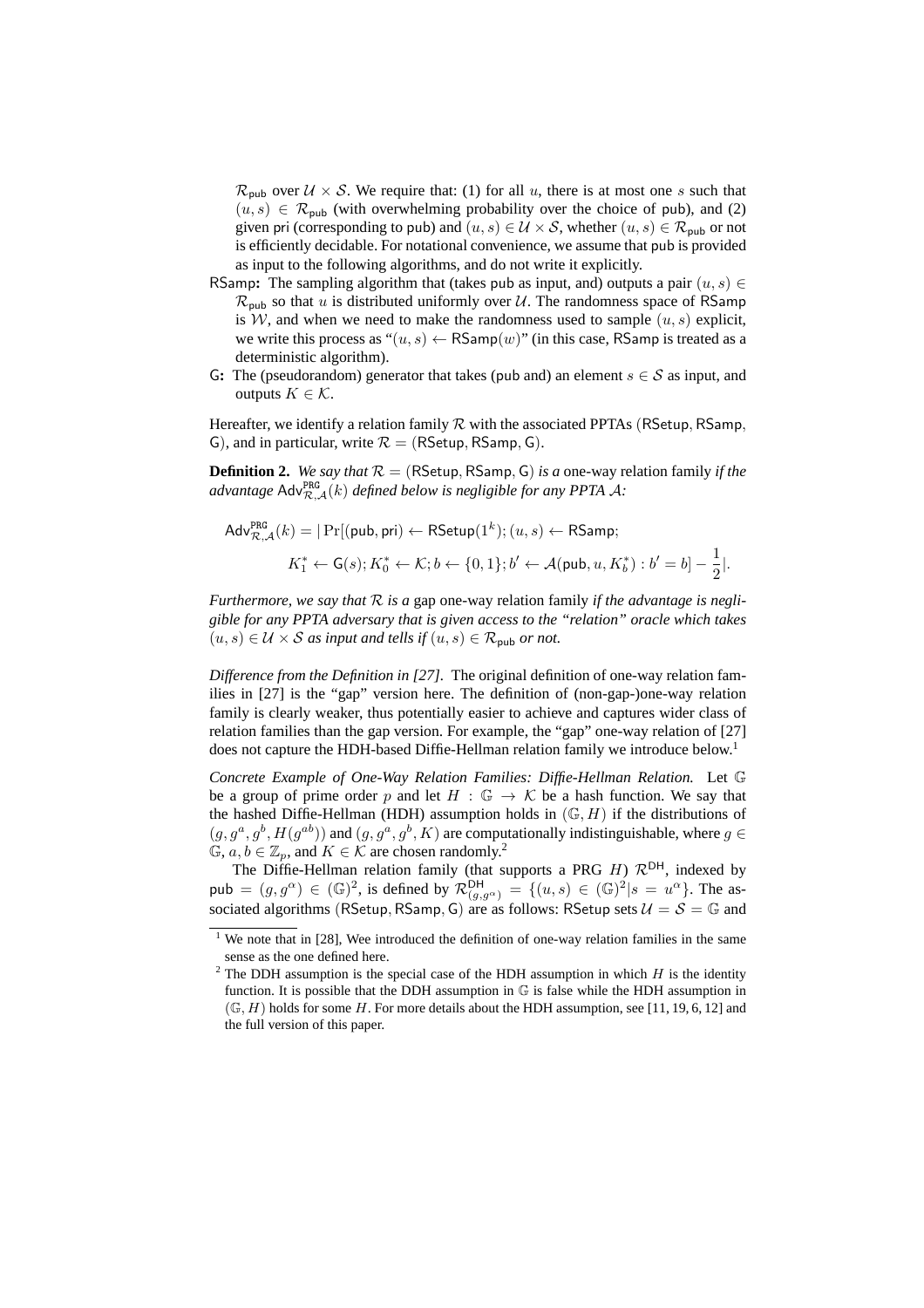$W = \mathbb{Z}_p$ , picks random elements  $g \in \mathbb{G}$  and  $\alpha \in \mathbb{Z}_p$ , and sets pub =  $(g, h) = (g, g^{\alpha})$ and  $\mathsf{pri} = \alpha$ . RSam $\mathsf{p}(w) := (g^w, h^w)$ .  $\mathsf{G}(s) := H(s)$ . It is straightforward to see that  $\mathcal{R}^{\text{DH}}$  is a one-way relation family under the HDH assumption in  $(\mathbb{G}, H)$ .

#### **3.2 All-But-One Extractable Hash Proof Systems**

An ABO-XHPS is always associated with a relation family. Thus, for notational convenience, we denote by " $\mathcal{X}^{\mathcal{R}}$ " an ABO-XHPS  $\mathcal X$  associated with a relation family  $\mathcal R$ . (If  $R$  is clear from the context, we often omit  $R$  and just write  $\mathcal{X}$ .) Informally, an ABO-XHPS is a special type of "designated-verifier non-interactive zero-knowledge proof of knowledge," and it has, as its internal structure, a family of "tag-based" hash functions  $H_{pk}$ :  $\mathcal{T} \times \mathcal{U} \rightarrow \{0,1\}^*$  indexed by a public key *pk* (where  $\mathcal{T}$  is the tag space) which represents the relation of an instance  $u \in U$  and a (tag-based) "proof"  $\pi = H_{pk}(\text{tag}, u)$  (with some tag  $\in \mathcal{T}$ ). If  $\pi$  is in a valid form, we can "extract" the answer *s* to the instance *u* satisfying  $(u, s) \in \mathcal{R}_{\text{pub}}$ , using the secret key corresponding to  $pk$ . It is possible that H itself is not efficiently computable. Furthermore,  $\mathcal X$  has "simulation" algorithms for key generation, extraction, and generating a proof. The first two algorithms work normally as above, except for one particular tag tag*<sup>∗</sup>* (used for the simulated key generation process) under which one can generate a valid proof without a witness (hence the name "all-but-one").

Formally, an ABO-XHPS  $X$ , associated with a relation family  $R = (R\text{Setup}, R)$ RSamp, G), consists of six PPTAs (XKG, Pub, Ext,  $\widehat{\mathsf{XKG}}$ ,  $\widehat{\mathsf{Priv}}$ ,  $\widehat{\mathsf{Ext}}$ ) that satisfy the following "functional requirements" (correctness) with overwhelming probability over the choice of  $(pub, pri)$  ← RSetup $(1<sup>k</sup>)$ :

- **Extraction Mode** For all  $(pk, sk) \leftarrow \mathsf{XKG}(\mathsf{pub}, \mathsf{pri})$  and all tuples  $(\mathsf{tag}, u, \pi)$ : If  $\pi$  $=$  H<sub>pk</sub>(tag<sub>*, u*</sub>) then  $(u, Ext(sk, tag, u, \pi)) \in \mathcal{R}_{\text{pub}}$ , and if  $\pi \neq H_{pk}(tag, u)$  then  $Ext(sk, \text{tag}, u, \pi) = \perp$ .
- **All-But-One Mode** For all tag<sup>\*</sup> and all  $(pk, \widehat{sk}) \leftarrow \widehat{\mathsf{XKG}}(\text{pub}, \text{tag}^*)$ :

*Private Evaluation under*  $\text{tag}^*$ : For all  $(u, s) \in \mathcal{R}_{\text{pub}}$ : Priv $(sk, u) = \text{H}_{pk}(\text{tag}^*, u)$ . *Extraction*: For all tag  $\neq$  tag\* and all  $(u, \pi)$ : If  $\pi = H_{pk}(\text{tag}, u)$  then  $(u, s) \in$  $\mathcal{R}_{\text{pub}}$ , where  $s = \widehat{\text{Ext}}(sk, \text{tag}, u, \pi)$ . (The case of  $\pi \neq \mathsf{H}_{pk}(\text{tag}, u)$  is unspecified.)

- **Public Evaluation** For all *pk* (output from either XKG or  $\widetilde{\mathsf{X}}$ KG), tag, and  $(u, s)$  =  $\mathsf{RSamp}(w)$ :  $\mathsf{Pub}(pk, \mathsf{tag}, w) = \mathsf{H}_{pk}(\mathsf{tag}, u)$ .
- **Indistinguishability of Two Modes** For all tag*<sup>∗</sup>* , the two distributions,

 ${(pk, sk) \leftarrow \mathsf{XKG}(\mathsf{pub}, \mathsf{pri}) : pk}$  and  ${(pk, sk) \leftarrow \mathsf{\widetilde{XKG}}(\mathsf{pub}, \mathsf{tag}^*) : pk}$ , are statistically indistinguishable.

In this paper, we also consider a slight relaxation of the extraction property of the "all-but-one" mode. We say that an ABO-XHPS satisfies *almost-correctness* if for all  $(\mathsf{pub}, \mathsf{pri}) \leftarrow \mathsf{RSetup}(1^k)$ , all  $(u, s) = \mathsf{RSample}(w)$ , and all  $(\mathsf{tag}, \mathsf{tag}^*)$  such that tag  $\neq$ tag<sup>\*</sup>, the following probability is overwhelming:  $Pr[(pk, \widehat{sk}) \leftarrow \widehat{\mathsf{X}}\mathsf{KG}(\mathsf{pub}, \mathsf{tag}^*)$ :  $Ext(sk, tag, u, H_{pk}(tag, u)) = s$ .

We note that the indistinguishability of the two modes implies that the information on a tag tag*<sup>∗</sup>* is statistically hidden from *pk* output from XKG [(pub*,*tag*<sup>∗</sup>* ).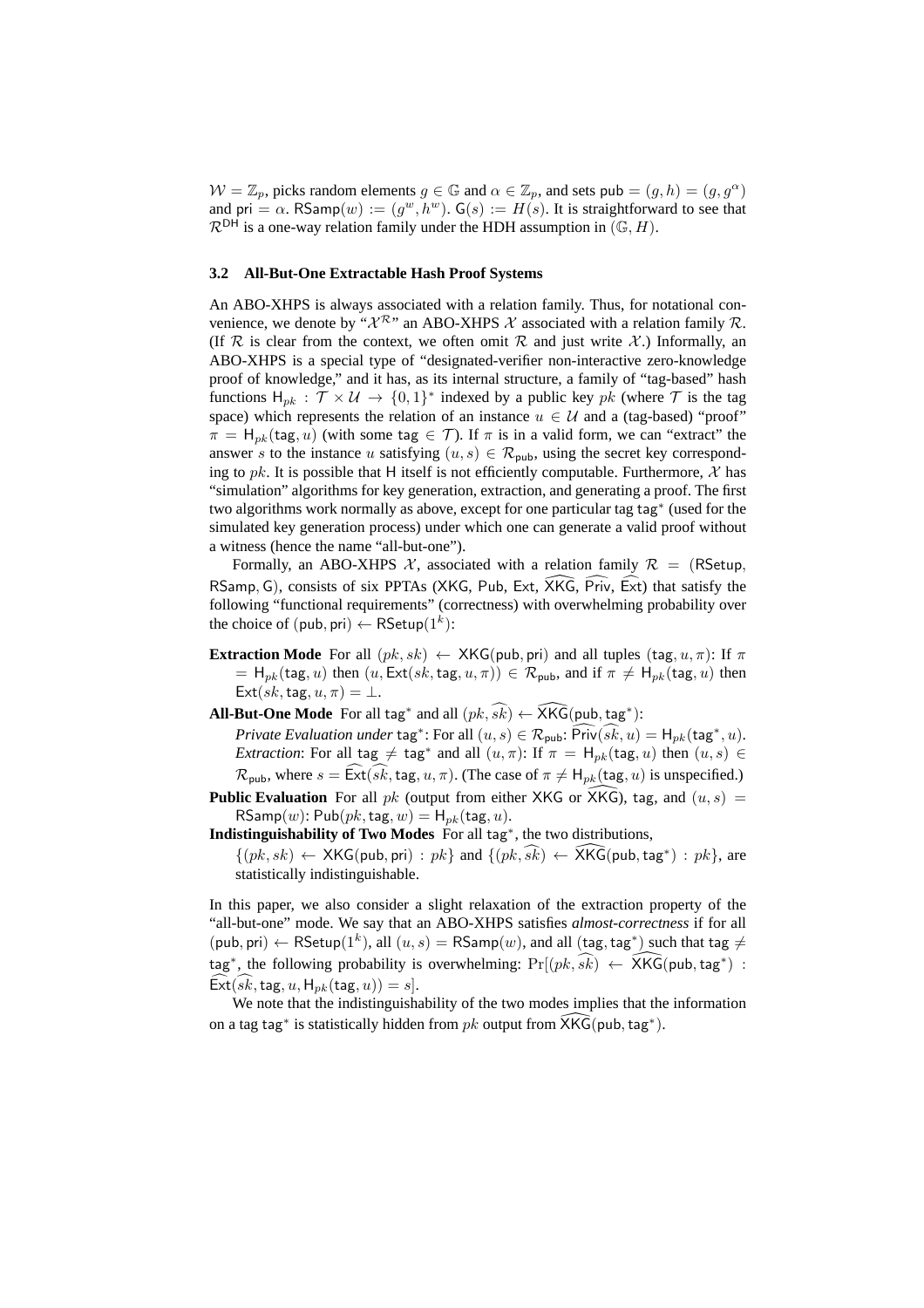*Difference from the Definition in [27].* Here, we explain the difference of our definition of ABO-XHPS and the definition by Wee [27, Sect. 3.4]. Firstly, XKG algorithm in [27] does not take the private parameter pri as input (while ours does). However, this restriction is unnecessary for proving (C)CCA security of the ABO-XHPS-based KEM, and thus we allow XKG to take pri as input.

Secondly, the correctness requirements of  $Ext$  and  $\widehat{Ext}$  algorithms in [27] are defined in an "if-and-only-if" style. More specifically, the correctness requirements of Ext and Ext algorithms in [27] are: (i) " $\pi = H_{pk}(\text{tag}, u) \Leftrightarrow (u, \text{Ext}(sk, \text{tag}, u, \pi)) \in \mathcal{R}_{pub}$ " and (ii) " $\pi = H_{pk}(\text{tag}, u) \Leftrightarrow (u, \text{Ext}(sk, \text{tag}, u, \pi)) \in \mathcal{R}_{pub}$ ." Regarding (i), since the definition of [27] does not specify what is output from Ext when  $H_{pk}(\text{tag}, u) \neq \pi$ , we require that it output *⊥*. We stress that this is without loss of generality because given pri, it is possible to tell whether  $(u, Ext(sk, tag, u, \pi)) \in \mathcal{R}_{\text{pub}}$  or not, and pri can be contained in *sk* in our definition. The main difference from the definition in this paper and the one in  $[27]$  is regarding (ii), i.e. correctness of Ext algorithm. It is clear that ours requires weaker correctness since we do not specify the behavior of Ext in case  $H_{pk}(\text{tag}, u) \neq \pi$ , while the definition in [27] does. As will be shown later, this relaxation is the main reason that makes the framework of the ABO-XHPS-based KEM much wider, and makes it possible to capture most known practical CCA secure KEMs, and even CCCA secure schemes.

## **4 Computational Properties of ABO-XHPS**

In this section, we introduce three computational properties of ABO-XHPS which are all related to the behavior of the extraction algorithm for the all-but-one mode, i.e.  $Ext$ , and play important roles for proving (C)CCA security of the ABO-XHPS-based KEMs in the next section. We also show the relationships among these properties.

#### **4.1 Computational Soundness (**CS**)**

"*Computational soundness*" (CS security) captures soundness of the  $\widehat{\mathsf{Ext}}$  algorithm, and roughly means that it is hard to find an "invalid proof"  $\pi$  from which Ext extracts some value that is not  $\bot$ . This is, it is hard to find a tuple  $(\text{tag}, u, \pi)$  satisfying tag  $\neq \text{tag}^*$ ,  $H_{pk}(\text{tag}, u) \neq \pi$ , and  $\mathsf{Ext}(sk, \text{tag}, u, \pi) \neq \bot$ , where  $(pk, sk) \leftarrow \mathsf{KKG}(\text{pub}, \text{tag*}*)$ . Formally, consider the experiment  $\text{Expt}_{\mathcal{X},\mathcal{A}}^{\text{CS}}(k)$  that an adversary  $\mathcal{A} = (\mathcal{A}_1, \mathcal{A}_2)$  runs in as in Fig. 2 (top-left).

**Definition 3.** *We say that an ABO-XHPS X satisfies* computational soundness (CS *secure, for short*)*, if the advantage*  $\mathsf{Adv}_{\mathcal{X},\mathcal{A}}^{\mathsf{CS}}(k) = \Pr[\mathsf{Expt}_{\mathcal{X},\mathcal{A}}^{\mathsf{CS}}(k) = 1]$  *is negligible for any PPTA A.*

*Concrete* CS *Secure ABO-XHPS.* The factoring-based ABO-XHPS [27, Sect. 4.2], the (non-twin-)Diffie-Hellman-based one [27, Sect. 5.1] in case instantiated with bilinear groups, and the twin Diffie-Hellman-based one [27, Sect. 5,2] shown by Wee, are in fact all CS secure. The Ext algorithm of these ABO-XHPS satisfy the "if-and-only-if"-style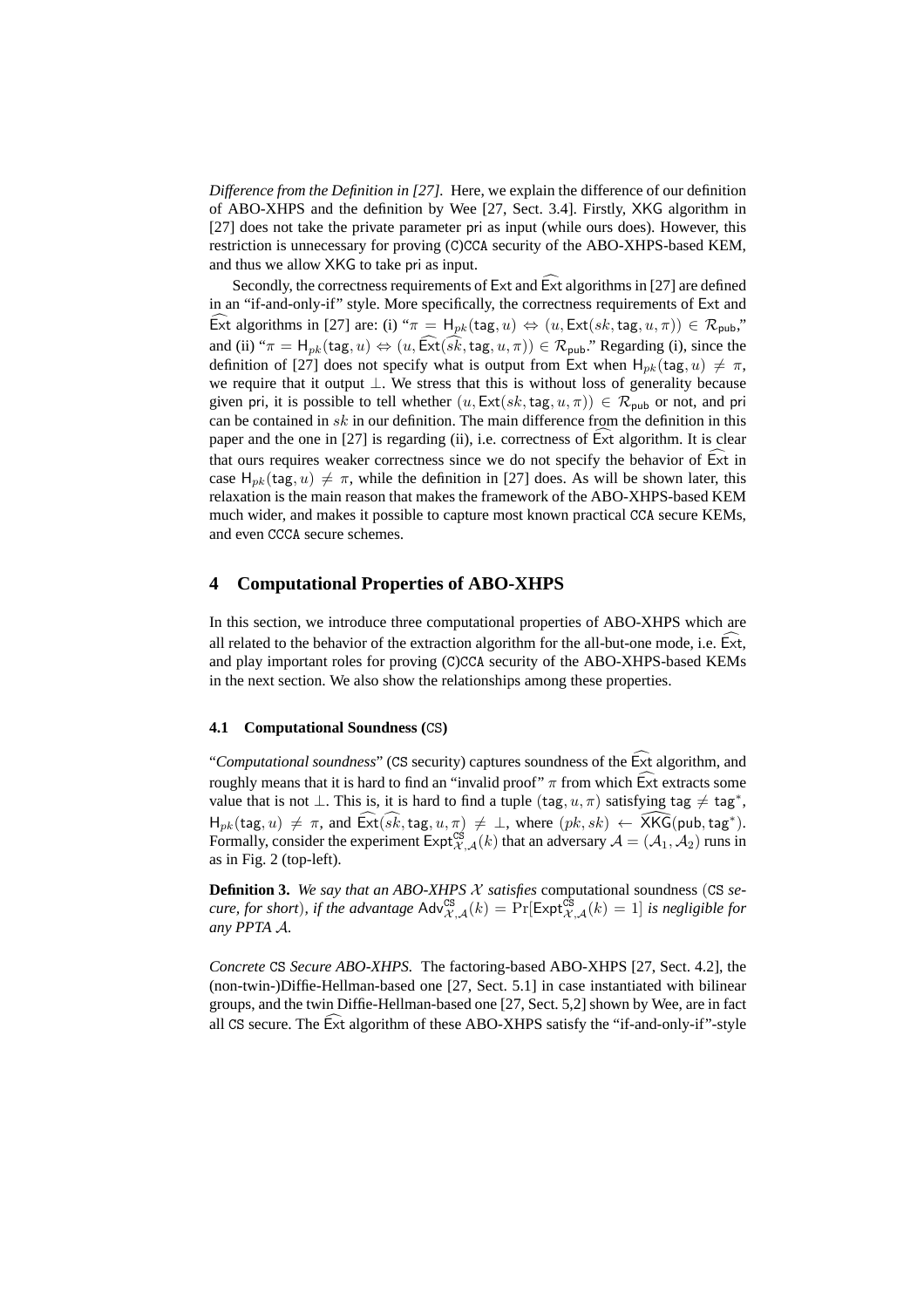| $\mathsf{Expt}_{\mathcal{X},\mathcal{A}}^{\mathsf{CS}}(k):$                                     |                                                                                                                                                                                                                                                      |                                                                                                        |                                                     |  |
|-------------------------------------------------------------------------------------------------|------------------------------------------------------------------------------------------------------------------------------------------------------------------------------------------------------------------------------------------------------|--------------------------------------------------------------------------------------------------------|-----------------------------------------------------|--|
| $(\mathsf{pub}, \mathsf{pri}) \leftarrow \mathsf{RSetup}(1^k);$                                 | The oracle in $\text{Expt}_{\mathcal{X}, A}^{\text{CS}}(k)$ :                                                                                                                                                                                        |                                                                                                        |                                                     |  |
| $(tag^*, st) \leftarrow \mathcal{A}_1(\text{pub});$                                             | $\mathcal{O}_{\text{CS}}(\text{tag}, u, \pi) =$                                                                                                                                                                                                      |                                                                                                        |                                                     |  |
| $(pk, sk) \leftarrow \mathsf{XKG}(\mathsf{pub}, \mathsf{tag}^*)$ ;                              | $\begin{cases} \widehat{\mathsf{Ext}}(\widehat{sk},\mathsf{tag},u,\pi) & \text{If } \mathsf{tag} \neq \mathsf{tag}^* \end{cases}$                                                                                                                    |                                                                                                        |                                                     |  |
| $\mathcal{A}_2^{\text{Ccs}}(pk, \text{st})$ ;                                                   |                                                                                                                                                                                                                                                      |                                                                                                        | Otherwise                                           |  |
| If $A_2$ submits to oracle $\mathcal{O}_{\text{cs}}$                                            |                                                                                                                                                                                                                                                      |                                                                                                        |                                                     |  |
| at least one query                                                                              | The oracle in $\text{Expt}_{\mathcal{X},\mathcal{A}}^{\text{PR-Ext}}(k)$ and $\text{Expt}_{\mathcal{X},\mathcal{A}}^{\text{wCS}}(k)$ :<br>$\mathcal{O}_{\texttt{PR-Ext}}(\texttt{tag}, u, \pi) = \mathcal{O}_{\texttt{WCS}}(\texttt{tag}, u, \pi) =$ |                                                                                                        |                                                     |  |
| $(\textsf{tag}', u', \pi')$ such that                                                           |                                                                                                                                                                                                                                                      |                                                                                                        |                                                     |  |
| $\text{tag}' \neq \text{tag}^*$                                                                 | $\int \text{Ext}(sk, \text{tag}, u, \pi)$ If tag $\neq$ tag <sup>*</sup> $\wedge$ H <sub>pk</sub> (tag, u) = $\pi$                                                                                                                                   |                                                                                                        |                                                     |  |
| $\wedge$ H <sub>pk</sub> (tag', $u'$ ) $\neq \pi'$                                              |                                                                                                                                                                                                                                                      |                                                                                                        | Otherwise                                           |  |
| $\wedge$ Ext(sk, tag', u', $\pi'$ ) $\neq \bot$<br>then return 1 else return 0                  |                                                                                                                                                                                                                                                      |                                                                                                        |                                                     |  |
|                                                                                                 |                                                                                                                                                                                                                                                      |                                                                                                        |                                                     |  |
| $\mathsf{Expt}_{\mathcal{X} A}^{\text{PR-Ext}}(k):$                                             |                                                                                                                                                                                                                                                      | $\mathsf{Expt}^{\text{wCS}}_{\mathcal{X} A}(k)$ :                                                      |                                                     |  |
| $(\mathsf{pub}, \mathsf{pri}) \leftarrow \mathsf{RSetup}(1^k);$                                 |                                                                                                                                                                                                                                                      | $(\mathsf{pub}, \mathsf{pri}) \leftarrow \mathsf{RSetup}(1^k);$                                        |                                                     |  |
| $(tag^*, st) \leftarrow \mathcal{A}_1(\text{pub});$                                             |                                                                                                                                                                                                                                                      | $(tag^*, st) \leftarrow A_1(pub);$                                                                     |                                                     |  |
| $(pk, sk) \leftarrow \widehat{\mathsf{XKG}}(\mathsf{pub}, \mathsf{tag}^*)$                      |                                                                                                                                                                                                                                                      | $(pk, sk) \leftarrow$ XKG(pub, tag <sup>*</sup> );                                                     |                                                     |  |
| $(\text{tag}', u', \pi', \text{st}') \leftarrow \mathcal{A}_2^{\text{CPR-Ext}}(pk, \text{st});$ |                                                                                                                                                                                                                                                      | $(\textsf{tag}', u', \pi', s') \leftarrow \mathcal{A}^{\text{O}_{\textsf{wCS}}}_{2}(pk, \textsf{st});$ |                                                     |  |
| $s'_1 \leftarrow \textsf{Ext}(sk,\textsf{tag}',u',\pi');$                                       |                                                                                                                                                                                                                                                      | If tag' $\neq$ tag <sup>*</sup>                                                                        |                                                     |  |
| $s'_0 \leftarrow \mathcal{S}$                                                                   |                                                                                                                                                                                                                                                      | $\wedge$ H <sub>pk</sub> (tag', u') $\neq \pi'$                                                        |                                                     |  |
| $b \leftarrow \{0, 1\};$                                                                        |                                                                                                                                                                                                                                                      |                                                                                                        | $\wedge s' = \text{Ext}(sk, \text{tag}', u', \pi')$ |  |
| $b' \leftarrow A_3(s'_b, \mathsf{st}')$ :                                                       |                                                                                                                                                                                                                                                      |                                                                                                        | $=$ Ext(sk, tag', u', $H_{pk}$ (tag', u'))          |  |
| If $b' = b$ then return 1 else return 0                                                         |                                                                                                                                                                                                                                                      |                                                                                                        | then return 1 else return 0                         |  |

**Fig. 2.** The CS experiment (top-left), the PR-Ext experiment (bottom-left), the wCS experiment (bottom-right), and the definitions of the oracles (top-right).

correctness, and additionally have the property that invalid proofs  $\pi \neq H_{pk}(\text{tag}, u)$ can be detected publicly or by using a secret key of the ABO-XHPS. Furthermore, the recently proposed practical CCA secure KEMs based on the HDH and the DBDH assumptions can be understood as CS secure ABO-XHPS. These include (a simplified version of) the KEM in [5], [6, Sect. 5.2], and [13, Sect. 4]. Concretely, here we show the ABO-XHPS  $X_{CKS}$  based on the KEM by Cash et al. [6, Sect. 5.2], which is associated with the HDH-based Diffie-Hellman relation family  $\mathcal{R}^{DH}$ , as in Fig. 3.  $\mathcal{X}_{CKS}$  can be proved to be CS secure because the truth value of the validity check in the  $\overline{\mathsf{Ext}}$  algorithm of  $\mathcal{X}_{CKS}$  is the same as the truth value of the validity check in the Ext algorithm with overwhelming probability, due to the "trapdoor test" [6, Theorem 2]. In the full version, we also show ABO-XHPS based on the KEMs in [5] and [13, Sect. 4].

## **4.2 Pseudorandom Extraction Property (**PR**-**Ext**)**

The "*pseudorandom extraction property*" (PR-Ext security) guarantees that if the Ext c algorithm is given  $(\text{tag}, u, \pi)$  such that  $H_{pk}(\text{tag}, u) \neq \pi$  and tag  $\neq$  tag<sup>\*</sup>, then the extracted value  $s = \widehat{\text{Ext}}(\widehat{sk}, \text{tag}, u, \pi)$  looks pseudorandom. In the context of the ABO-XHPS-based KEMs (that will be shown later), this property means that when  $c = (u, \pi)$ is an inconsistent ciphertext, if we extract  $s$  from  $\overline{\mathsf{Ext}}$ , then the seed  $s$  of the session-key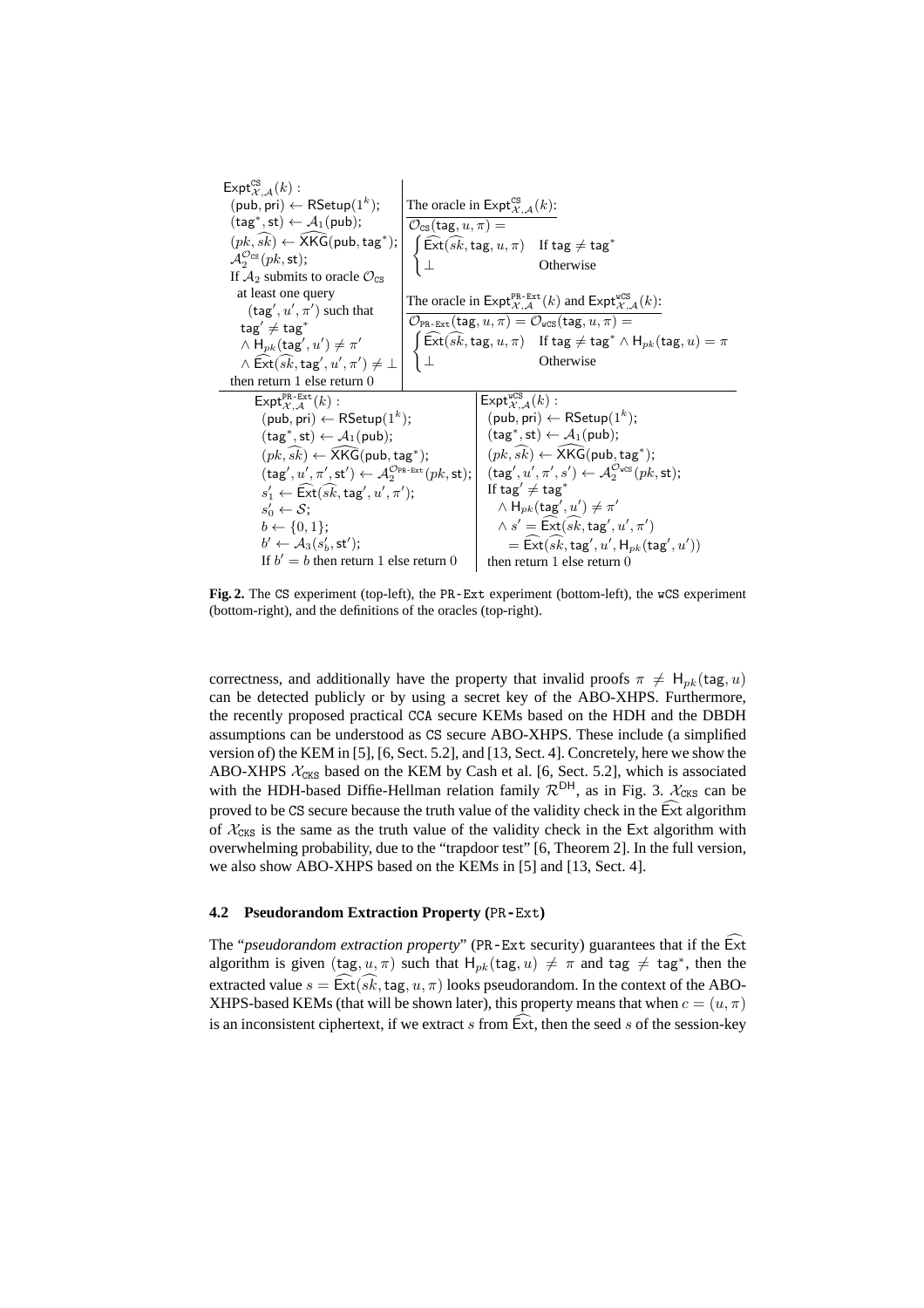| $XKG(pub = (q, h), pri = \alpha)$ :                                                | $\overline{\mathsf{XKG}}(\mathsf{pub}=(g,h),\mathsf{tag}^*)$ :                                                                                            |  |
|------------------------------------------------------------------------------------|-----------------------------------------------------------------------------------------------------------------------------------------------------------|--|
| $x, y_1, y_2 \leftarrow \mathbb{Z}_p$ ; $X \leftarrow q^x$                         | $z', z_1, z_2, z_3 \leftarrow \mathbb{Z}_p$ ; $X \leftarrow g^{z'} h^{-\text{tag}^*}$                                                                     |  |
| $Y_i \leftarrow g^{y_i}$ for $i \in [2]$                                           | $Y_1 \leftarrow q^{z_1} h^{-z_2}; Y_2 \leftarrow q^{z_3} Y_1^{-\text{tag}^*}$                                                                             |  |
| $pk \leftarrow (q, h, X, Y_1, Y_2)$                                                | $pk \leftarrow (g, h, X, Y_1, Y_2)$                                                                                                                       |  |
| $sk \leftarrow (\alpha, x, y_1, y_2)$                                              | $s\overline{k} \leftarrow (z', z_1, z_2, z_3, \textsf{tag}^*)$                                                                                            |  |
| Return $(pk, sk)$                                                                  | Return $(pk, sk)$                                                                                                                                         |  |
| $Pub(pk, tag, w)$ :                                                                | $Priv(sk, u)$ :                                                                                                                                           |  |
| $\pi_1 \leftarrow (h^{\text{tag}} X)^w; \pi_2 \leftarrow (Y_1^{\text{tag}} Y_2)^w$ | $\pi_1 \leftarrow u^{z'} : \pi_2 \leftarrow u^{z_3}$                                                                                                      |  |
| Return $\pi \leftarrow (\pi_1, \pi_2)$                                             | Return $\pi \leftarrow (\pi_1, \pi_2)$                                                                                                                    |  |
| $Ext(sk, tag, u, \pi):$                                                            | $\widehat{\mathsf{Ext}}(sk,\mathsf{tag},u,\pi):$                                                                                                          |  |
| If $u^{\alpha \cdot \tan x} = \pi_1$ and $u^{y_1 \cdot \tan x} = \pi_2$            | $s \leftarrow (\pi_1 \cdot u^{-z'})^{\frac{1}{\text{tag} - \text{tag} *}}$ ; $s' \leftarrow (\pi_2 \cdot u^{-z_3})^{\frac{1}{\text{tag} - \text{tag} *}}$ |  |
| then return $s \leftarrow u^{\alpha}$ else return $\perp$                          | If $s^{z_2}s' = u^{z_1}$ then return s else return $\perp$                                                                                                |  |

**Fig. 3.** The CS secure ABO-XHPS  $\mathcal{X}_{\text{CKS}}$ . The internal hash function family is defined by  $H_{pk}(\text{tag}, u) = ((h^{\text{tag}}X)^w, (Y_1^{\text{tag}}Y_2)^w)$  where  $u = g^w$ .

 $K = G(s)$  looks like a uniformly random value. This property is like *computational universal*<sup>2</sup> [17] for a "Cramer-Shoup" type HPS [7], and plays a key role for showing CCCA security of the ABO-XHPS-based KEMs that will be given in the next section. Formally, consider the experiment  $\text{Expt}_{\mathcal{X},\mathcal{A}}^{\text{PR-Ext}}(k)$  that an adversary  $\mathcal{A} = (\mathcal{A}_1, \mathcal{A}_2, \mathcal{A}_3)$ runs in as in Fig. 2 (bottom-left). In the experiment, it is required that  $(\text{tag}', u', \pi')$  in  $\mathcal{A}_2$ 's output satisfy tag′  $\neq$  tag\* and  $\mathsf{H}_{pk}(\mathsf{tag}', u') \neq \pi'.$ 

**Definition 4.** *We say that an ABO-XHPS X has the* pseudorandom extraction *property*  $(\text{PR-Ext} \text{ secure}, \text{ for short}), \text{ if the advantage } \text{Adv}^{\text{PR-Ext}}(k) = |\Pr[\text{Expt}_{\mathcal{X},\mathcal{A}}^{\text{PR-Ext}}(k)] = \text{Adv}^{\text{PR-Ext}}(k)$ 1] *−* 1*/*2*| is negligible for any PPTA A.*

*Concrete* PR-Ext *Secure ABO-XHPS.* Here, we show a concrete ABO-XHPS based on the KEM by Hofheinz and Kiltz [17] and the KEM by Hanaoka and Kurosawa [13, Sect. 6], which are both associated with the HDH-based Diffie-Hellman relation  $\mathcal{R}^{DH}$ . The ABO-XHPS  $\mathcal{X}_{\text{Hoki}}$  based on [17] and the ABO-XHPS  $\mathcal{X}_{\text{Haki}}$  based on [13, Sect. 6] are constructed as in Fig. 4.  $X_{\text{Hoki}}$  can be proved PR-Ext secure roughly because the value  $z_2$  generated in XKG is information-theoretically hidden from  $pk$  and values *s* extracted from a "correct" proof  $\pi = H_{pk}(\text{tag}, u)$  using Ext, while it appears in a value *s* extracted from an "invalid proof  $\pi$  satisfying  $\pi \neq H_{pk}(\text{tag}, u)$  and makes the extracted value *s* look like a random value in  $\mathbb{G}$ . The value  $\beta$  generated in  $\widehat{\mathsf{XKG}}$  of  $X_{\text{Haku}}$  plays a similar role. We also note that  $X_{\text{Haku}}$  satisfies only almost-correctness, as Ext cannot extract a value when tag =  $\beta$ . However, it suffices for showing CCCA security of the ABO-XHPS-based KEM shown in the next section.

#### **4.3 Weak Computational Soundness (**wCS**)**

"*Weak computational soundness*" (wCS security) guarantees that it is hard to find an "invalid" proof  $\pi \neq H_{nk}(\text{tag}, u)$  such that if we extract a value *s* with Ext from the invalid  $\pi$ , then the value *s* is the same as the value that is extracted from a "correct" proof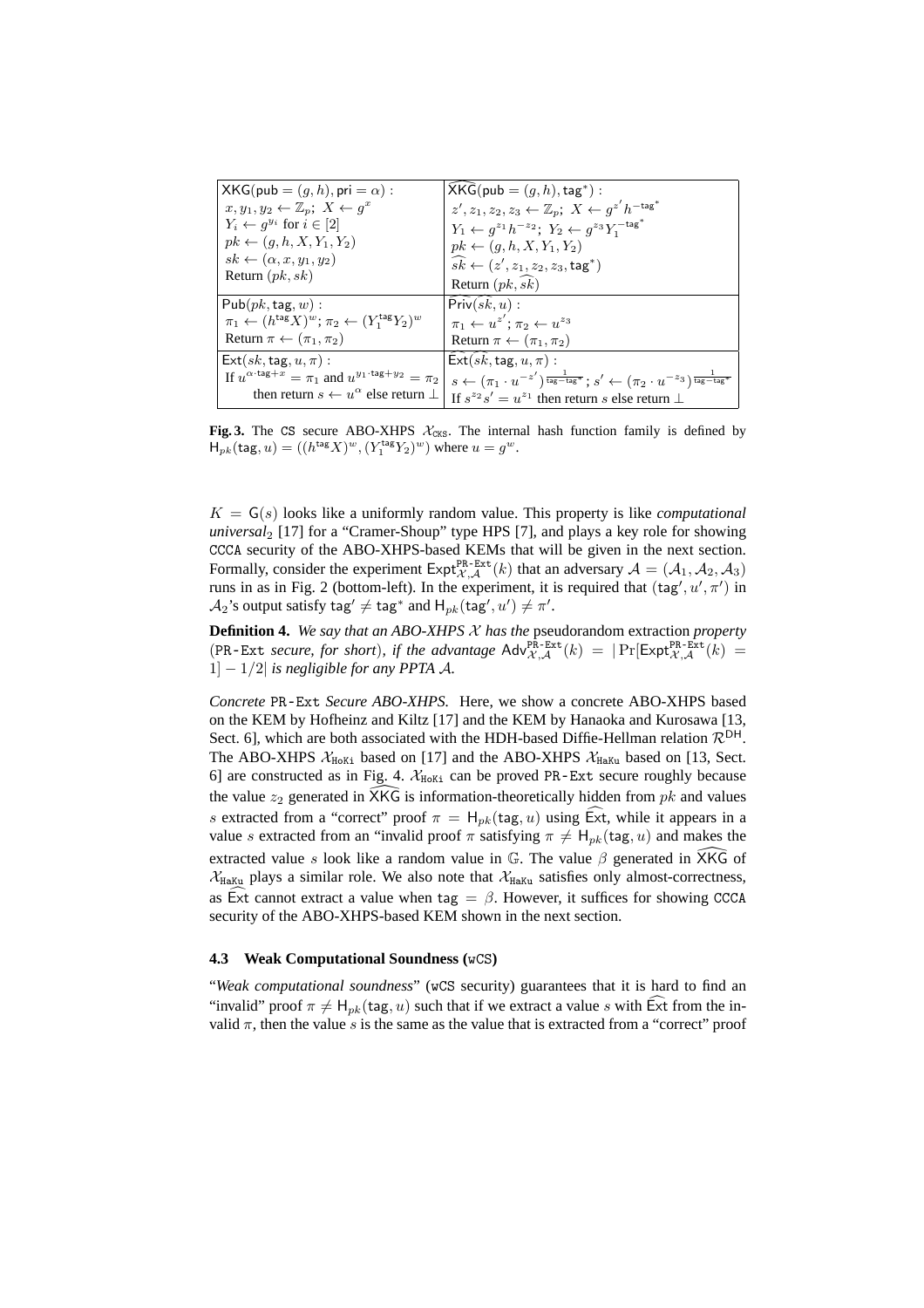| $\mathsf{XKG}(\mathsf{pub}=(g,h),\mathsf{pri}=\alpha):$                                                 | $XKG(pub = (q, h), pri = \alpha)$ :                                                                |  |  |
|---------------------------------------------------------------------------------------------------------|----------------------------------------------------------------------------------------------------|--|--|
| $x_1, x_2 \leftarrow \mathbb{Z}_p$                                                                      | $a_0 \leftarrow \alpha$ ; $A_0 \leftarrow h$ ; $a_1, a_2 \leftarrow \mathbb{Z}_p$                  |  |  |
| $X_i \leftarrow q^{x_i}$ for $i \in [2]$                                                                | $A_i \leftarrow g^{x_i}$ for $i \in [2]$ ; Let $f(x) := \sum_{i=0}^{2} a_i x^i$                    |  |  |
| $pk \leftarrow (q, h, X_1, X_2)$                                                                        | $pk \leftarrow (q, A_0, A_1, A_2); sk \leftarrow f(\cdot)$                                         |  |  |
| $sk \leftarrow (\alpha, x_1, x_2)$                                                                      | Return $(pk, sk)$                                                                                  |  |  |
| Return $(pk, sk)$                                                                                       | $XKG(pub = (g, h), tag^*)$ :                                                                       |  |  |
| $XKG(pub = (g, h), tag^*)$ :                                                                            | $\beta, z_1, z_2 \leftarrow \mathbb{Z}_p$ ; $A_0 \leftarrow h$                                     |  |  |
| $z_1, z_2, z_3 \leftarrow \mathbb{Z}_p$                                                                 | Compute <sup>(*)</sup> $A_1 = g^{a_1}$ and $A_2 = g^{a_2}$ s.t.                                    |  |  |
| $X_1 \leftarrow g^{z_1}h^{z_2}; X_2 \leftarrow g^{z_3}h^{-z_2 \cdot \text{tag}^*}$                      | $(f(0), f(\text{tag}^*), f(\beta)) = (\alpha, z_1, z_2)$                                           |  |  |
| $pk \leftarrow (g, h, X_1, X_2)$                                                                        | $pk \leftarrow (g, A_0, A_1, A_2); \; sk \leftarrow (\beta, z_1, z_2, \text{tag}^*)$               |  |  |
| $sk \leftarrow (z_1, z_2, z_3, \textsf{tag}^*)$                                                         | Return $(pk, sk)$                                                                                  |  |  |
| Return $(pk, sk)$                                                                                       | $\overline{\mathsf{Priv}(sk, u)}$ :<br>$Pub(pk, tag, w)$ :                                         |  |  |
| Pub(pk, tag, w) :  Priv(sk, u) :                                                                        | Return $\pi \leftarrow (A_0 A_1^{\text{tag}} A_2^{\text{tag}2})^w$ Return $\pi \leftarrow u^{z_1}$ |  |  |
| $\pi \leftarrow (X_1^{\text{tag}} X_2)^w \mid \pi \leftarrow u^{z_1 \cdot \text{tag}^* + z_3}$          | $\mathsf{Ext}(sk,\mathsf{tag},u,\pi):$                                                             |  |  |
| Return $\pi$<br>Return $\pi$                                                                            | If $u^{f(\text{tag})} = \pi$ then                                                                  |  |  |
| $\mathsf{Ext}(sk,\mathsf{tag},u,\pi):$                                                                  | return $s \leftarrow u^{\alpha}$ else return $\perp$                                               |  |  |
| If $u^{x_1 \cdot \tan x_2} = \pi$ then                                                                  | $Ext(sk, tag, u, \pi):$                                                                            |  |  |
| return $s \leftarrow u^{\alpha}$ else return $\perp$                                                    | If tag = $\beta$ then return $\perp$                                                               |  |  |
| $Ext(sk, tag, u, \pi):$                                                                                 | Let $f'$ be a degree-2 polynomial s.t.                                                             |  |  |
| $s \leftarrow (\pi \cdot u^{-(z_1 \cdot \text{tag} + z_3)})^{\frac{1}{z_2(\text{tag} - \text{tag} *)}}$ | $(f'(\mathsf{tag}), f'(\mathsf{tag}^*), f'(\beta)) = (\log_u \pi, z_1, z_2)$                       |  |  |
| Return $s$                                                                                              | Compute <sup>(*)</sup> and return $s \leftarrow u^{f'(0)}$                                         |  |  |

**Fig. 4.** The PR-Ext secure ABO-XHPS  $\mathcal{X}_{HoKi}$  (left) and  $\mathcal{X}_{HaKu}$  (right). The internal hash function family of  $\chi_{Hok1}$  is defined by  $H_{pk}(\text{tag}, u) = (X_1^{\text{tag}} X_2)^w$ , and that of  $\chi_{Haku}$  is defined by  $H_{pk}(\text{tag}, u) = (A_0 A_1^{\text{tag}} A_2^{\text{tag}})^w$ , where  $u = g^w$ . <sup>(\*)</sup> In  $\mathcal{X}_{\text{Haku}}$ , The values  $A_1$  and  $A_2$  in  $\widehat{\text{XKG}}$ and the value  $u^{f'(0)}$  in  $\widehat{\text{Ext}}$  can be computed by Lagrange interpolation in the exponent [13].

 $\pi' = H_{pk}(\text{tag}, u)$ . Formally, consider the experiment  $\text{Expt}_{\mathcal{X}, \mathcal{A}}^{\text{wCS}}(k)$  that an adversary  $A = (A_1, A_2)$  runs in as in Fig. 2 (bottom-right).

**Definition 5.** *We say that an ABO-XHPS X satisfies* weak computational soundness  $(wCS \, secure, for short), if the advantage  $Adv_{\mathcal{X},\mathcal{A}}^{\text{wCS}}(k) = \Pr[Expt_{\mathcal{X},\mathcal{A}}^{\text{wCS}}(k) = 1]$  *is negligi*$ *ble for any PPTA A.*

We show that wCS security is indeed weaker than both CS and PR-Ext security.

**Theorem 1.** *Let R be a relation family and let X be an ABO-XHPS associated with R. Assume that R is a one-way relation family, and X is either* CS *secure or* PR-Ext *secure. Then X is* wCS *secure.*

*Intuition.* If *X* is CS secure, then it is hard to find an invalid proof  $\pi \neq H_{pk}(\text{tag}, u)$ from which we can extract some value that is not *⊥*, and thus wCS security is satisfied. If *X* is PR-Ext secure, then an extracted value *s* from an invalid proof  $\pi \neq H_{pk}(\text{tag}, u)$ is pseudorandom, which will be different from the value  $\widetilde{\mathsf{Ext}}(\widehat{sk}, \mathsf{tag}, u, \mathsf{H}_{pk}(\mathsf{tag}, u))$ with overwhelming probability, and thus wCS security is satisfied.

*Concrete* wCS Secure ABO-XHPS. By definition, any ABO-XHPS whose Ext algorithm satisfies the "if-and-only-if"-style correctness of [27], is automatically wCS secure (and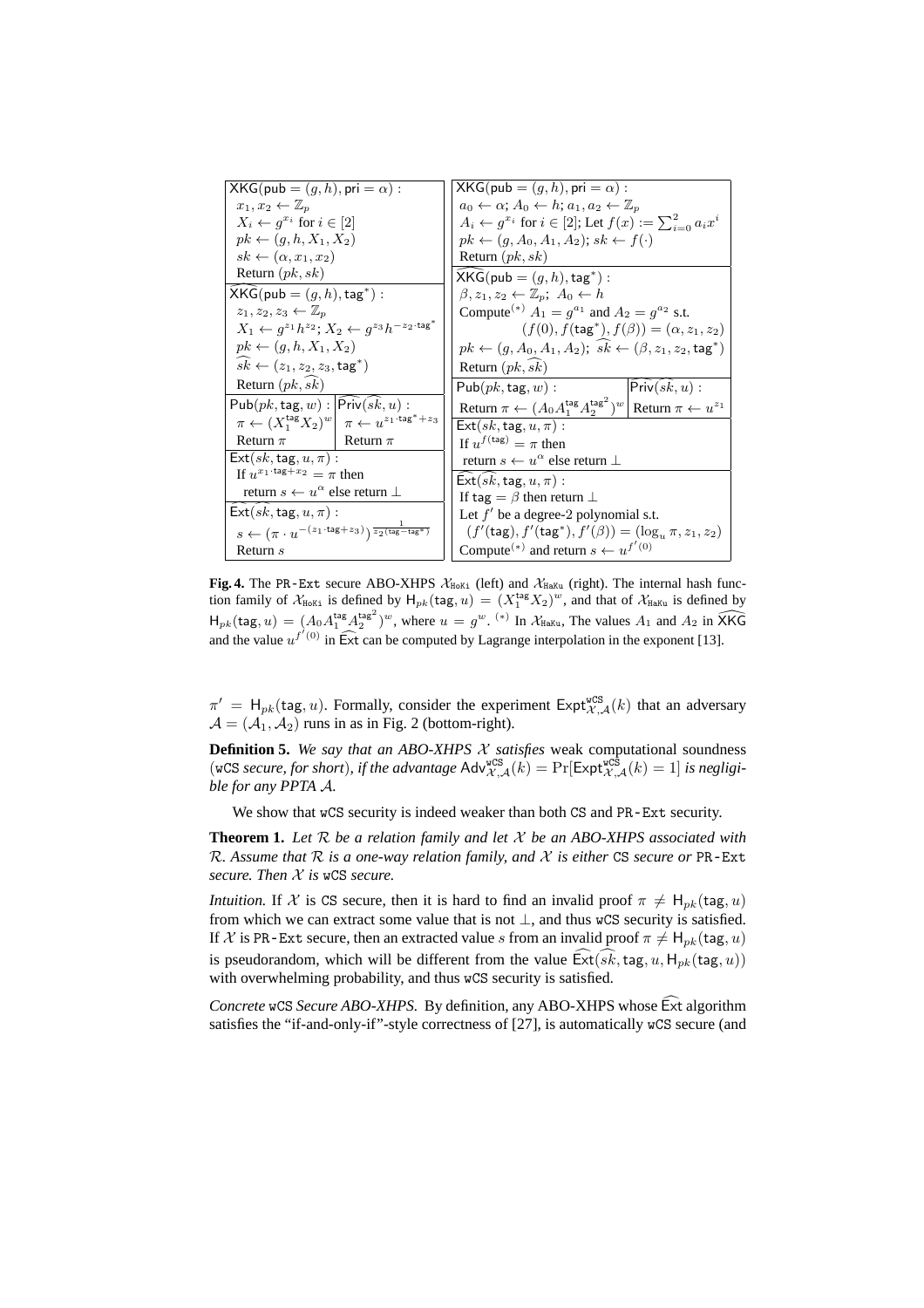| $XKG(pub = (q, h), pri = \alpha)$ :                  |                                                                                                                                            |
|------------------------------------------------------|--------------------------------------------------------------------------------------------------------------------------------------------|
| $x \leftarrow \mathbb{Z}_n$ ; $X \leftarrow q^x$     | $\widehat{X}$ K $\widehat{G}$ (pub = $(g, h)$ , tag <sup>*</sup> ) :<br>$z \leftarrow \mathbb{Z}_p$ ; $X \leftarrow g^z h^{-\text{tag*}}$  |
|                                                      | Return $pk \leftarrow (g, h, X)$ and $sk \leftarrow (\alpha, x)$ Return $pk \leftarrow (g, h, X)$ and $\widehat{sk} \leftarrow (z, tag^*)$ |
| $Pub(pk, tag, w)$ :                                  | $Priv(sk, u)$ :                                                                                                                            |
| Return $\pi \leftarrow (h^{\text{tag}} X)^w$         | Return $\pi \leftarrow u^z$                                                                                                                |
| $Ext(sk, tag, u, \pi):$                              | $\widetilde{\mathsf{Ext}}(sk,\mathsf{tag},u,\pi):$                                                                                         |
| If $u^{\alpha \cdot \tan x} = \pi$ then              | Return $s \leftarrow (\pi \cdot u^{-z})^{\frac{1}{\text{tag} - \text{tag*}}}$                                                              |
| return $s \leftarrow u^{\alpha}$ else return $\perp$ |                                                                                                                                            |

**Fig. 5.** The wCS secure ABO-XHPS  $X_{\text{Kiltz}}$ . The internal hash function family is defined by  $H_{pk}(\text{tag}, u) = (h^{\text{tag}}X)^w$  where  $u = g^w$ .

hence all XHPS shown in [27] is wCS secure). Here, we show another concrete example of a wCS secure ABO-XHPS, which is based on the KEM by Kiltz [19] and is associated with the Diffie-Hellman relation family  $\mathcal{R}^{DH}$ . (This is a variant of the (nontwin-)Diffie-Hellman-based ABO-XHPS in [27, Sect. 5.1].) Specifically, the example of the ABO-XHPS, which we call  $\mathcal{X}_{\text{Kiltz}}$ , is as in Fig. 5.  $\mathcal{X}_{\text{Kiltz}}$  can be shown to be wCS secure because there is no tuple  $(\text{tag}, u, \pi, s)$  that satisfies the winning condition of an adversary  ${\cal A}$  in the wCS experiment. Namely, if tag  $\neq$  tag\* and  $\pi\neq {\sf H}_{pk}({\sf tag}, u)$ , then it is guaranteed that  $\widehat{\mathsf{Ext}}(\widehat{sk}, \mathsf{tag}, u, \pi) \neq \widehat{\mathsf{Ext}}(\widehat{sk}, \mathsf{tag}, u, \mathsf{H}_{pk}(\mathsf{tag}, u)).$ 

## **4.4 Combining** PR**-**Ext **and** wCS **to Obtain** CS

Here, we propose a "transformation" for obtaining a CS secure ABO-XHPS from PR-Ext secure one and wCS secure one. Let R be a relation family, and for  $i \in [2]$ , let  $\mathcal{X}_i =$  $(XKG_i, Pub_i, Ext_i, \overline{XKG_i}, \overline{Priv}_i, \overline{Ext}_i)$  be an ABO-XHPS which is associated with  $\mathcal{R}$ . Furthermore, let  $H^{(i)}$  be the internal hash function family of  $\mathcal{X}_i$ . Then, using  $\mathcal{X}_1$  and  $\mathcal{X}_2$ as building blocks, we construct another ABO-XHPS  $\mathcal{X}' = (\mathsf{XKG}', \mathsf{Pub}', \mathsf{Ext}', \widetilde{\mathsf{XKG}}', \widetilde{\mathsf{ZKG}}')$  $\widehat{\text{Priv}}$ ,  $\widehat{\text{Ext}}'$ ), which is associated with the same *R*, as in Fig. 6. Let  $PK = (pk_1, pk_2)$ be a public key of  $\mathcal{X}'$ . Then the internal hash function family  $H'$  of  $\mathcal{X}'$  is defined by  $\mathsf{H}_{PK}'(\mathsf{tag},u)=(\pi_1,\pi_2)=(\mathsf{H}_{pk_1}^{(1)})$  $\frac{(1)}{pk_1}(\mathsf{tag},u), \mathsf{H}^{(2)}_{pk_2}$  $p_{k_2}^{(2)}(\text{tag},u)).$ 

The following theorem holds.

**Theorem 2.** Let  $R$  be a relation family and let  $X_1$  and  $X_2$  be ABO-XHPS associated *with*  $R$ *. Assume that*  $R$  *is a one-way relation family,*  $X_1$  *and*  $X_2$  *are*  $PR$ - $Ext$  *secure and* wCS *secure, respectively. Then the ABO-XHPS X ′ constructed as in Fig. 6 is* CS *secure.*

*Intuition.* In order for an adversary A against the CS security of  $X'$  to win, it has to make a query (tag,  $u, \pi = (\pi_1, \pi_2)$ ) of either of the following types: (1) tag  $\neq$  tag<sup>\*</sup>  $\wedge$  H $_{nk_1}^{(1)}$  $p_{k_1}^{(1)}$  (tag*, u*)  $\neq \pi_1 \land \text{Ext}_1(sk_1, \text{tag}, u, \pi_1) = \text{Ext}_2(sk_2, \text{tag}, u, \pi_2) \neq \bot$ , or (2)  $\mathsf{tag} \neq \mathsf{tag}^* \wedge \mathsf{H}_{nk_1}^{(1)}$  $\frac{(1)}{pk_1}(\textsf{tag},u) \ = \ \pi_1 \ \wedge \ \textsf{H}^{(2)}_{pk_2}$  $p_{k_2}^{(2)}$ (tag*, u*) ≠  $π_2$  ∧ Ext<sub>1</sub>( $sk_1$ , tag*, u, π*<sub>1</sub>) =  $\widehat{\mathsf{Ext}}_2(\widehat{sk}_2,\mathsf{tag},u,\pi_2) \neq \bot$ . However, a tuple of the first type is hard to find due to the PR-Ext security of  $\mathcal{X}_1$ , because if the query is of first type, then the extracted value  $s_1$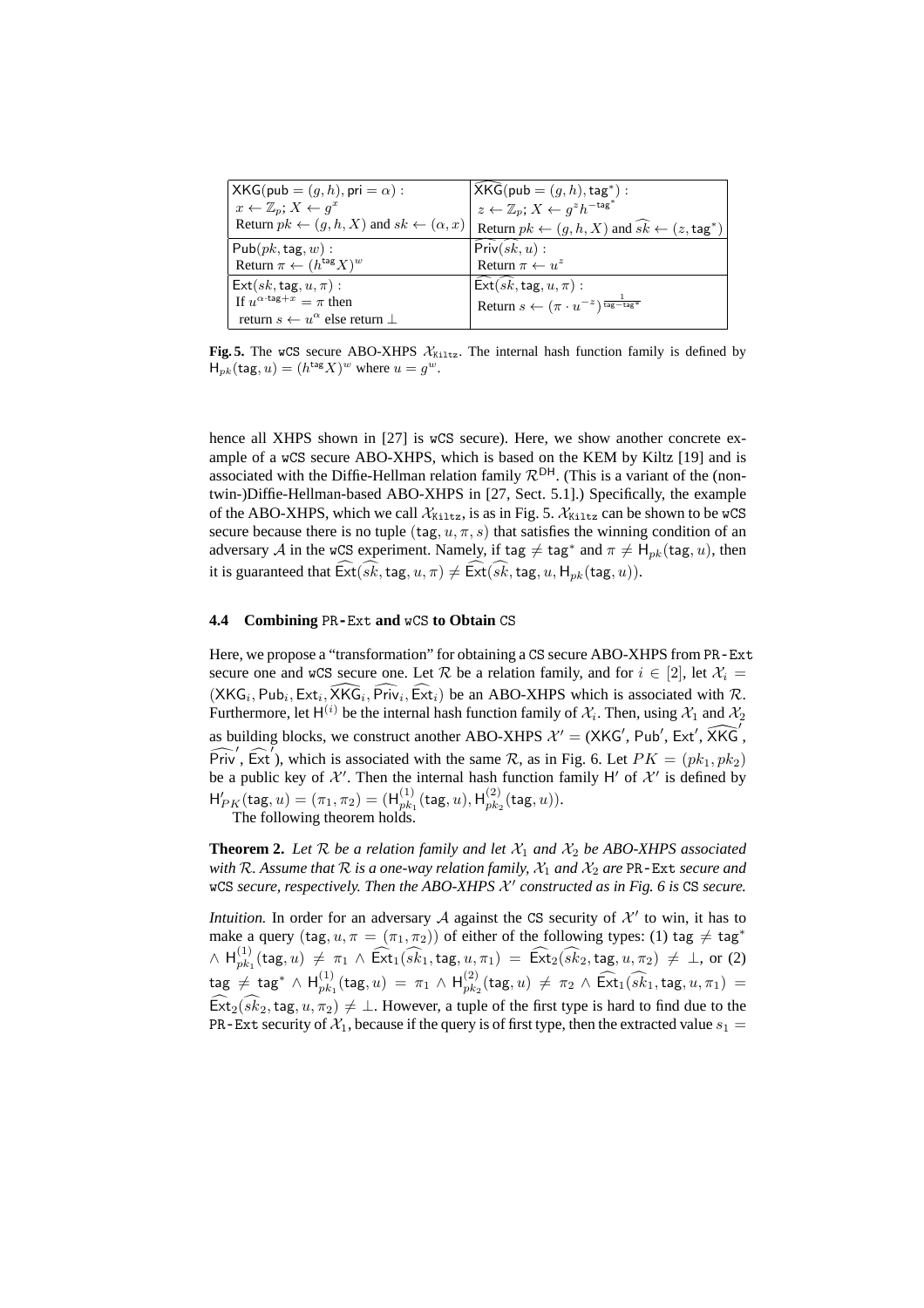| $XKG'(pub, pri)$ :                                                                   | $XKG$ (pub, tag <sup>*</sup> ) :                                                                                                                |  |
|--------------------------------------------------------------------------------------|-------------------------------------------------------------------------------------------------------------------------------------------------|--|
| $(pk_i, sk_i) \leftarrow \mathsf{XKG}_i(\mathsf{pub}, \mathsf{pri})$ for $i \in [2]$ | $(pk_i, \widehat{sk_i}) \leftarrow \widehat{\mathsf{X}} \mathsf{K} \widehat{\mathsf{G}}_i(\mathsf{pub}, \mathsf{tag}^*) \text{ for } i \in [2]$ |  |
| $PK \leftarrow (pk_1, pk_2); SK \leftarrow (sk_1, sk_2)$                             | $PK \leftarrow (pk_1, pk_2); \ \widehat{SK} \leftarrow (\widehat{sk_1}, \widehat{sk_2})$                                                        |  |
| Return $(PK, SK)$                                                                    | Return $(PK, \overline{S}\overline{K})$                                                                                                         |  |
| $Pub'(PK, tag, w)$ :                                                                 | $\widetilde{\mathsf{Priv}}'(\widehat{S}\widehat{K}, u)$ :                                                                                       |  |
| $\pi_i \leftarrow \mathsf{Pub}_i(pk_i, \texttt{tag}, w)$ for $i \in [2]$             | $\pi_i \leftarrow \widehat{\text{Priv}}_i(\widehat{sk_i}, u) \text{ for } i \in [2]$                                                            |  |
| Return $\pi \leftarrow (\pi_1, \pi_2)$                                               | Return $\pi \leftarrow (\pi_1, \pi_2)$                                                                                                          |  |
| $Ext'(SK, tag, u, \pi):$                                                             | $\widehat{\mathsf{Ext}}'(\widehat{SK},\mathsf{tag},u,\pi):$                                                                                     |  |
| $s_i \leftarrow \textsf{Ext}_i(sk_i, \textsf{tag}, u, \pi_i)$ for $i \in [2]$        | $s_i \leftarrow \widehat{\mathsf{Ext}}_i(\widehat{sk}_i, \mathsf{tag}, u, \pi_i)$ for $i \in [2]$                                               |  |
| If $s_1 = s_2 \neq \perp$ then return $s_1$                                          | If $s_1 = s_2 \neq \perp$ then return $s_1$                                                                                                     |  |
| else return $\perp$                                                                  | else return $\perp$                                                                                                                             |  |

**Fig. 6.** The transformation for obtaining a CS secure ABO-XHPS *X ′* from a PR-Ext secure ABO-XHPS  $\mathcal{X}_1$  and a wCS secure ABO-XHPS  $\mathcal{X}_2$ .

 $\widehat{\text{Ext}}_1(\widehat{sk}_1, \text{tag}, u, \pi_1)$  is a pseudorandom and is different from  $s_2 = \widehat{\text{Ext}}_2(\widehat{sk}_2, \text{tag}, u, \pi_2)$ with overwhelming probability, regardless of the value  $s_2$ . Furthermore, a query of the second type is also hard to find because such tuple can be directly used to break the wCS security of  $\mathcal{X}_2$ . More specifically, the condition  $H_{nk}^{(1)}$  $p_{k_1}^{(1)}$ (tag,  $u$ ) =  $\pi_1$  guarantees  $s_1$  $=\widehat{\mathsf{Ext}}_1(\widehat{sk}_1,\mathsf{tag},u,\pi_1)=\widehat{\mathsf{Ext}}_2(\widehat{sk}_2,\mathsf{tag},u,\mathsf{H}^{(2)}_{pk_2})$  $p_{k_2}^{(2)}$  (tag,  $u$ )) due to the correctness of the all-but-one mode of ABO-XHPS. Therefore, the tuple  $(\textsf{tag}, u, \pi_2, s_1)$  with  $\textsf{tag} \neq \textsf{tag}^*$ and  $H_{nk}^{(2)}$  $p_{pk_2}^{(2)}$  (tag,  $u$ )  $\neq \pi_2$  satisfies the winning condition of the wCS experiment.

## **5 KEMs Based on ABO-XHPS**

In this section, we show our results regarding the KEMs based on ABO-XHPS. Specifically, we show that CCA security of the ABO-XHPS-based KEM can be shown without using gap version of one-way relation families and the stronger correctness requirement defined in [27], and instead a (non-gap) one-way relation family and our weaker correctness, together with CS security, suffices. Furthermore, we show that the KEM can be shown to be CCCA secure if the ABO-XHPS satisfies PR-Ext security. Finally, we show that using the ABO-XHPS in a slightly different way, the ABO-XHPS-based KEM can be extended to be a (C)CCA secure MR-KEM.

## **5.1 Single-Recipient KEM**

Let  $\mathcal{R} = (R$ Setup, RSamp, G) be a relation family,  $\mathcal{X} = (XKG, Pub, Ext, \widetilde{XKG}, \widetilde{Priv},$ Ext) be an ABO-XHPS associated with *R*, and TCR :  $U \rightarrow \mathcal{T}$  be a target collision resistant hash function (TCRHF).<sup>3</sup> Then we construct a KEM  $\Gamma_1 = (K\overline{G}, \text{Enc}, \text{Dec})$ based on the ABO-XHPS  $\mathcal X$  as in Fig. 7 (left).

<sup>&</sup>lt;sup>3</sup> Roughly, an efficiently computable function TCR is said to be a TCRHF if given a random input *x*, it is hard to find another input *x'* such that  $\mathsf{TCR}(x) = \mathsf{TCR}(x') \land x \neq x'$ . The formal definition can be found in the full version or in the papers [19, 17, 12, 18, 27].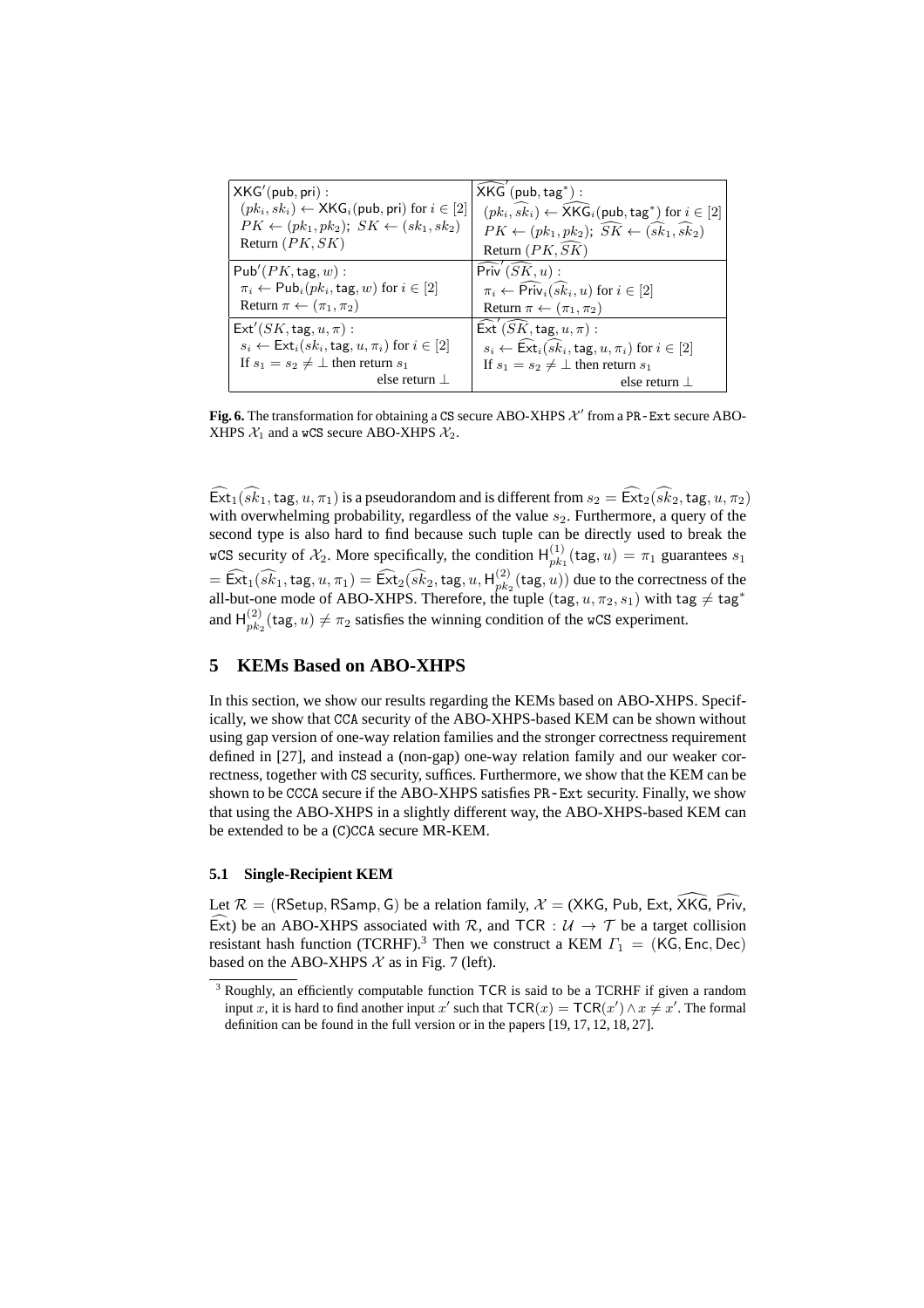| $KG(1^k):$<br>$(\mathsf{pub}, \mathsf{pri}) \leftarrow \mathsf{RSetup}(1^k)$<br>$(pk, sk) \leftarrow$ XKG(pub, pri)<br>Return $(pk, sk)$<br>$Enc(pk)$ :<br>$w \leftarrow W$<br>$(u, s) \leftarrow \mathsf{RSamp}(w)$<br>$\mathsf{tag} \leftarrow \mathsf{TCR}(u)$<br>$\pi \leftarrow \mathsf{Pub}(pk, \mathsf{tag}, w)$<br>$c \leftarrow (u, \pi); K \leftarrow \mathsf{G}(s)$<br>Return $(c, K)$<br>$Dec(sk, c)$ : | $MSetup(1^k):$<br>$(\mathsf{pub}, \mathsf{pri}) \leftarrow \mathsf{RSetup}(1^k)$<br>Return pub<br>$MKG(pub)$ :<br>dummy $\leftarrow$ $\mathcal{T}$<br>$(pk, \overline{sk}) \leftarrow \widehat{\mathsf{X}}\mathsf{KG}(\mathsf{pub}, \mathsf{dummy})$<br>$SK \leftarrow (sk, \text{dummy})$<br>Return $(pk, SK)$<br>$MExt(pk_i, c)$ :<br>$(u,\pi) \leftarrow c; (\pi_1,\ldots,\pi_n) \leftarrow \pi$<br>Return $c_i \leftarrow (u, \pi_i)$ | $MEnc(\mathbf{pk})$ :<br>$(pk_1, \ldots, pk_n) \leftarrow \mathbf{pk}$<br>$w \leftarrow W$<br>$(u, s) \leftarrow \mathsf{RSamp}(w)$<br>$\text{tag} \leftarrow \text{TCR}(u)$<br>$\pi_i \leftarrow \mathsf{Pub}(pk_i, \mathsf{tag}, w)$<br>for $i \in [n]$<br>$\boldsymbol{\pi} \leftarrow (\pi_1, \ldots, \pi_n)$<br>$c \leftarrow (u, \pi); K \leftarrow \mathsf{G}(s)$<br>Return $(c, K)$ |
|---------------------------------------------------------------------------------------------------------------------------------------------------------------------------------------------------------------------------------------------------------------------------------------------------------------------------------------------------------------------------------------------------------------------|-------------------------------------------------------------------------------------------------------------------------------------------------------------------------------------------------------------------------------------------------------------------------------------------------------------------------------------------------------------------------------------------------------------------------------------------|---------------------------------------------------------------------------------------------------------------------------------------------------------------------------------------------------------------------------------------------------------------------------------------------------------------------------------------------------------------------------------------------|
| $(u, \pi) \leftarrow c$ ; tag $\leftarrow \textsf{TCR}(u)$<br>$s \leftarrow \textsf{Ext}(sk,\textsf{tag},u,\pi)$<br>If $s = \perp$ then return $\perp$<br>Return $K \leftarrow G(s)$                                                                                                                                                                                                                                | $\mathsf{MDec}(SK_i, c_i):$<br>$(\overline{sk_i}, \text{dummy}_i) \leftarrow SK_i$ ; $(u, \pi_i) \leftarrow c_i$ ; tag $\leftarrow \textsf{TCR}(u)$<br>If tag $\neq$ dummy, and $s = \operatorname{Ext}(\widehat{sk}_i, \operatorname{tag}, u, \pi_i) \neq \perp$                                                                                                                                                                         | then return $K \leftarrow G(s)$ else return $\perp$                                                                                                                                                                                                                                                                                                                                         |

**Fig. 7.** The (single-recipient) KEM *Γ*<sup>1</sup> (left) and the MR-KEM *Γ<sup>M</sup>* (right).

*CCA Security.* Wee [27] showed the following.<sup>4</sup>

**Theorem 3.** ([27]) If  $R$  is a gap one-way relation family,  $\mathcal{X}^R$  is an ABO-XHPS, and TCR *is a TCRHF, then the KEM Γ*<sup>1</sup> *is* CCA *secure.*

We show that the same KEM  $\Gamma_1$  can be proved in the following way, without using a "gap" one-way relation family.

**Theorem 4.** If  $R$  is a one-way relation family,  $\mathcal{X}^{\mathcal{R}}$  is an ABO-XHPS which satisfies CS *security, and* TCR *is a TCRHF, then the KEM Γ*<sup>1</sup> *is* CCA *secure.*

*Intuition*. To ensure that the real challenge key  $K_1^* = G(s^*)$  looks random for a CCA adversary *A*, we have to use pseudorandomness of the generator G of the one-way relation *R*. However, the reduction algorithm *B*, who attacks pseudorandomness of G, needs to simulate the CCA experiment for *A* without knowing the private parameter pri or the *randomness*  $w^*$  used to sample  $(u^*, s^*)$  ∈  $\mathcal{R}_{\text{pub}}$ . *B* therefore simulates the CCA experiment for  $A$  by using the all-but-one mode of the ABO-XHPS  $\chi$ . The Priv algorithm enables *B* to generate the challenge ciphertext  $c^* = (u^*, \pi^*)$  correctly, using *sk* output from  $\widehat{\mathsf{X}}\mathsf{KG}(\mathsf{pub},\mathsf{tag}^*)$  where  $\mathsf{tag}^* = \mathsf{TCR}(u^*)$ . However, since we do not use "gap" one-way relation family, *B* does not have access to the relation oracle  $\mathcal{R}_{\text{pub}}$ , and thus cannot check inconsistency of a ciphertext by itself. Here, CS security of  $X$  guarantees that even if *A* submits an invalid ciphertext  $c = (u, \pi)$  with  $H_{pk}(TCR(u), u) \neq \pi$ , the  $\widetilde{\mathsf{Ext}}$  algorithm almost perfectly works like the Ext algorithm in the real decapsulation algorithm in Dec of  $\Gamma_1$ . In doing so, the TCRHF TCR enables  $\beta$  to always use Ext,

<sup>4</sup> As we have mentioned, Wee's definition of ABO-XHPS in [27] requires stronger correctness for Ext algorithm. However, CCA security of the ABO-XHPS-based KEM can be shown without this requirement.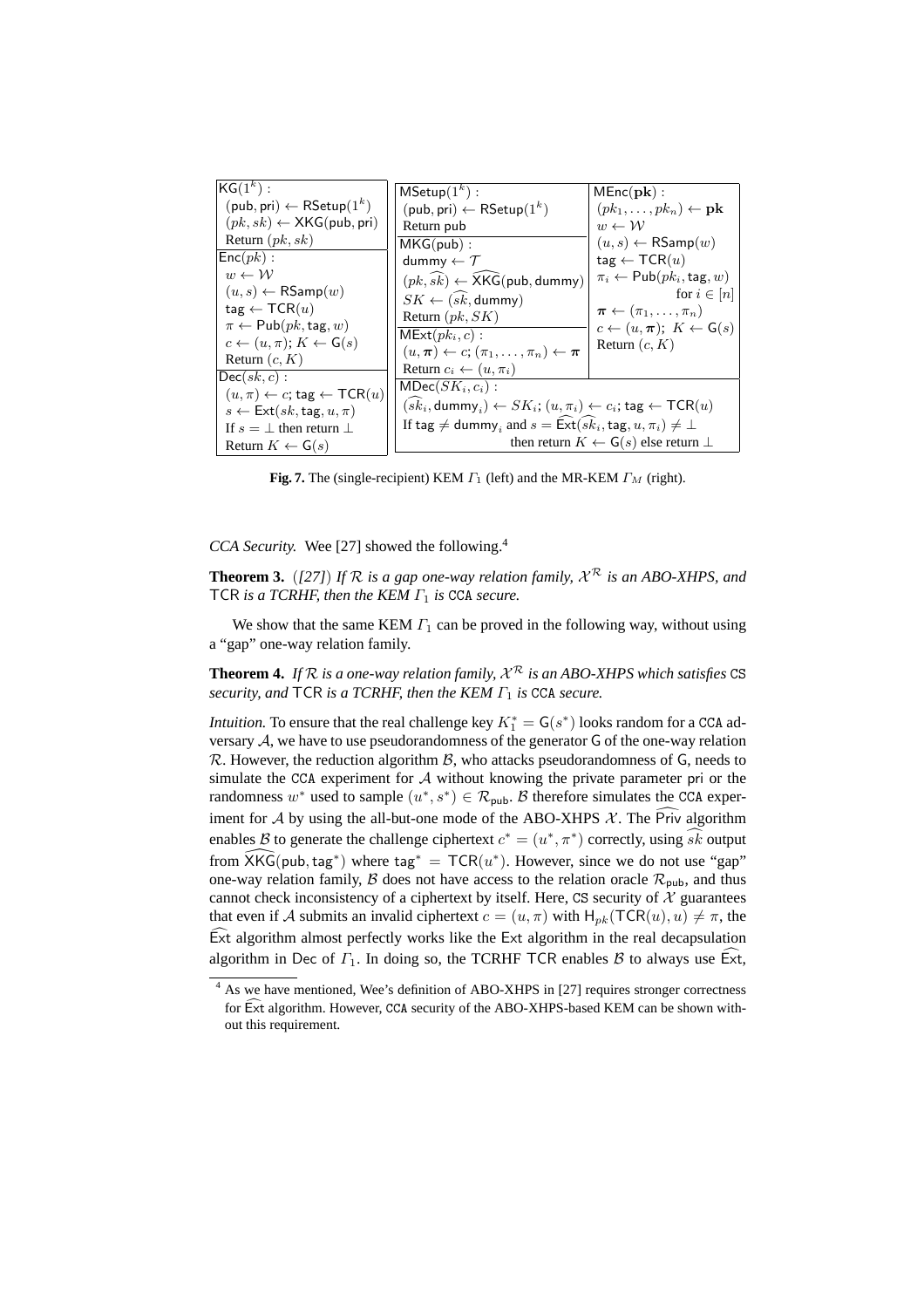so that the problematic situation where  $\text{tag} = \text{TCR}(u) = \text{tag}^*$  never occurs. Then, indistinguishability of two modes guarantees that *A*'s behavior cannot be non-negligibly different between the case in which the experiment is simulated by *B* with the all-butone mode, and the case in which *A* is in the original CCA experiment.

*CCCA Security.* We show that the KEM  $\Gamma_1$  based on the ABO-XHPS  $\mathcal X$  is CCCA secure, when  $X$  is PR-Ext secure.

**Theorem 5.** If  $\mathcal{R}$  *is a one-way relation family,*  $\mathcal{X}^{\mathcal{R}}$  *is an ABO-XHPS which satisfies* PR-Ext *security, and* TCR *is a TCRHF, then the KEM Γ*<sup>1</sup> *is* CCCA *secure.*

*Intuition*. The intuitive explanation on the proof of this theorem is very close to that of Theorem 4. The difference is that we can no longer expect that the  $\tilde{Ext}$  algorithm can be used to reject an invalid ciphertext  $c = (u, \pi)$  with  $\pi \neq H_{pk}(TCR(u), u)$ , because X is not guaranteed to be CS secure. However, recall that PR-Ext security of  $X$  guarantees that an extracted value  $s$  from an invalid input is a pseudorandom value in  $S$ , which in turn guarantees that  $K = G(s) \in \mathcal{K}$  is also pseudorandom and thus unpredictable to the adversary *A*. Recall also that a valid CCCA adversary has to control its "uncertainty" to be negligible. These help that *A*'s CDEC query with an invalid ciphertext is "implicitly" rejected, and thus the main reduction algorithm *B*'s simulation of the CCCA experiment for *A* are guaranteed to be almost perfect.

#### **5.2 Multi-Recipient KEM**

Here, we show how to construct a MR-KEM using ABO-XHPS. Using the same building blocks ( $\mathcal{R}, \mathcal{X}$ , and TCR) as in  $\Gamma_1$ , we construct a MR-KEM  $\Gamma_M = (M\text{Setup}, M\text{KG},$ MEnc*,* MExt*,* MDec) as in Fig. 7 (right).

The main feature of the MR-KEM *Γ<sup>M</sup>* is that we use the all-but-one mode of the underlying ABO-XHPS  $\mathcal X$  even for normal operations, namely, each user's key is setup with XKG using a "dummy tag" dummy. This is to setup users' keys without using the private parameter pri corresponding to pub, which makes it possible to share pub with many users. Since Ext cannot extract a value when it is invoked with the tag that is used to generate  $\widehat{sk}$ , the decapsulation algorithm MDec rejects a user *i*'s ciphertext  $c =$  $(u, \pi_i)$  satisfying  $TCR(u) =$  dummy, even if *c* is honestly generated by using MEnc. Therefore, our MR-KEM *Γ<sup>M</sup>* does not have perfect correctness. However, it satisfies *almost-correctness*: The information on dummy in a user's secret key is informationtheoretically hidden from entities other than the user who holds dummy. Therefore, it is hard to find a ciphertext  $c = (u, \pi)$  that satisfies  $TCR(u) =$  dummy, regardless of the validity of *c*.

Hiwatari et al. [16] proposed two MR-KEMs. Their first scheme, which is CCA secure, is based on the KEM by [6, Sect. 5.2], while their second scheme, which is CCCA secure, is based on the KEM by [13, Sect. 5]. Both of their schemes can be seen as concrete instantiations of the MR-KEM *ΓM*: Their first one is based on the ABO-XHPS  $\mathcal{X}_{CKS}$ , while their second one is based on the ABO-XHPS  $\mathcal{X}_{HaKu}$ . From another viewpoint, our MR-KEM based on ABO-XHPS is a generalization of Hiwatari et al.

**Theorem 6.** If  $R$  is a one-way relation,  $X^R$  is an ABO-XHPS which satisfies CS secu*rity, and* TCR *is a TCRHF, then the MR-KEM Γ<sup>M</sup> is* CCA *secure.*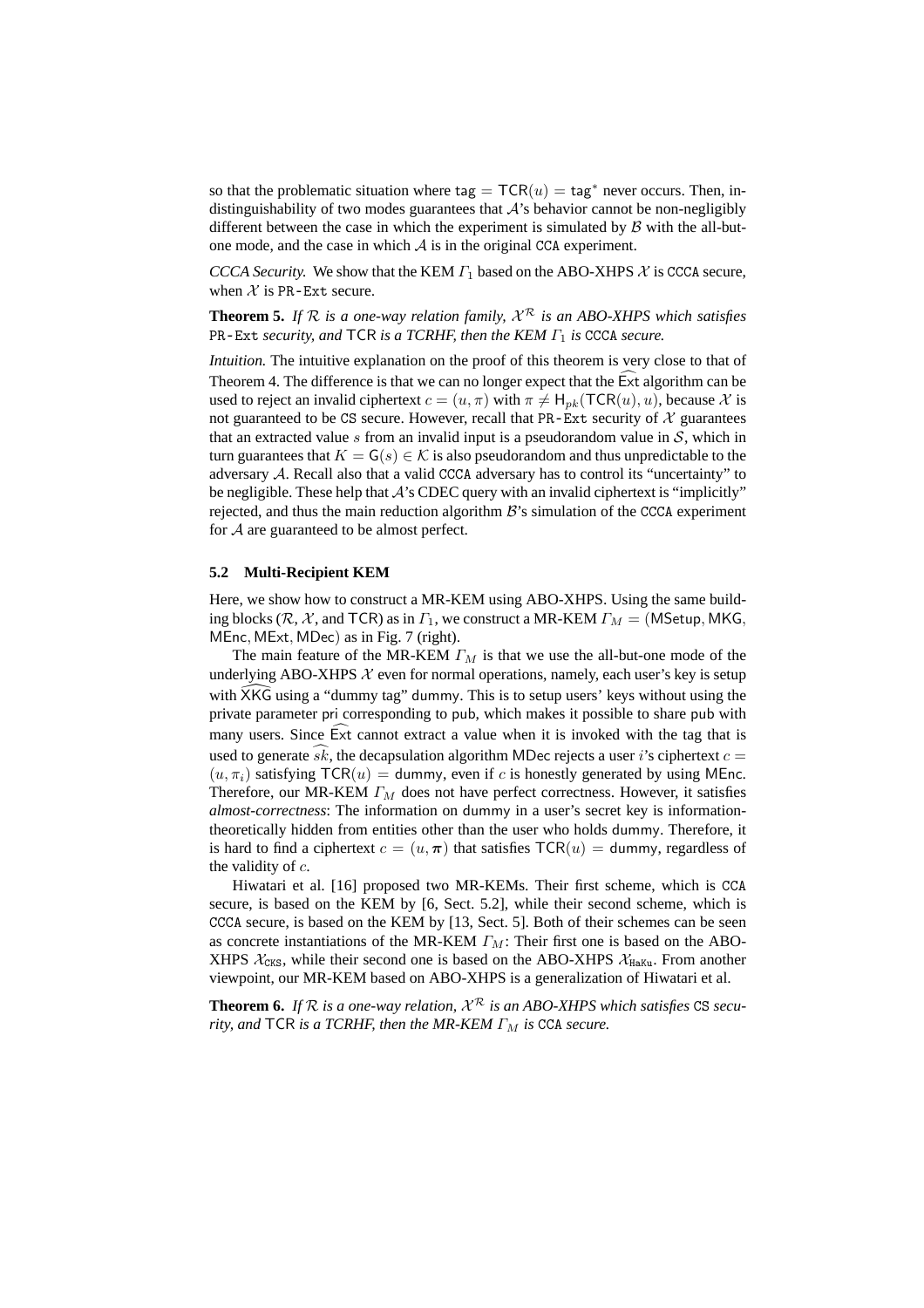**Theorem 7.** *If R is a one-way relation, X <sup>R</sup> is an ABO-XHPS which satisfies* PR-Ext *security, and* TCR *is a TCRHF, then the MR-KEM Γ<sup>M</sup> is* CCCA *secure.*

The proofs proceed similarly to those of Theorems 4 and 5. The difference is that here, we start from the situation in which each user's key is generated by  $\widetilde{\mathsf{X}}\mathsf{K}\widetilde{\mathsf{G}}$  with dummy tag dummy, while in the proofs of Theorems 4 and 5, we started from the situation in which each user's key is generated by XKG. We also have to deal with the difference between multi-recipient (*n* users) and single-recipient environments, but this can be essentially dealt with users' key-wise hybrid argument.

#### **6 Discussion**

*Capturing a Wider Class of Constructions and Security Proofs.* We see that by our results, the framework of KEMs based on ABO-XHPS captures most practical (C)CCA secure KEMs. Concretely, many existing CCA secure KEMs can be seen as concrete instantiations derived from our extended framework, which include KEMs by Boyen et al. [5], Cash et al. [6, Sect. 5.2], and Hanaoka and Kurosawa [13, Sect. 4], and the CCCA secure KEMs by Hofheinz and Kiltz [17] and Hanaoka and Kurosawa [13, Sect. 6].

Interestingly, the extraction mode of the ABO-XHPS  $\mathcal{X}_{CKS}$  based on the Cash et al. KEM [6, Sect. 5.2] is exactly the same as that of the CS secure ABO-XHPS obtained via the transformation (Theorem 2) using the PR-Ext secure ABO-XHPS  $\mathcal{X}_{\text{Hoki}}$  and the wCS secure ABO-XHPS  $X_{\text{Kiltz}}$ . Therefore, Theorems 2 and 4 provide us with an alternative proof of CCA security of Cash et al. KEM, without using the trapdoor test theorem [6, Theorem 2]. We see that this is a concrete evidence that our results are useful for understanding constructions and security proofs of practical CCA secure KEMs in a modular manner.

As is the same with the original framework [27], our results also work for *k*-wise product relation (i.e. *k*-independent copies of relation families). This extension is useful to capture hardcore bit-based constructions of KEMs in the framework of ABO-XHPS. However, the clear disadvantage of this approach is that the ciphertext size of the KEM derived from the ABO-XHPS for the *k*-wise product relation becomes linear in *k*.

Strictly speaking, ours (and the original framework in [27]) still does not capture the CCA secure KEMs whose session-key is derived using hardcore bits but whose ciphertext size is constant (e.g. [13–15, 29]). Technically, the security proofs of these KEMs require hybrid argument to replace the real session-key bit-by-bit to finally reach the game in which the real session-key is truly random (and thus an adversary has zero advantage), while the security proofs of the ABO-XHPS-based KEMs in our work and in [27], do not allow this approach. Moreover, it seems to us that how to derive many hardcore-bits in each scheme is quite dependent on the algebraic structure of the constructions. However, we note that at least the "basic structures" of the KEMs in [15, 29], which do not consider hardcore-bit-based session-key derivation but derive key by considering "the corresponding (hashed version of) decisional problems, can be seen as concrete instantiations from our extended framework. To extend the framework of ABO-XHPS-based KEMs further to capture these constructions will be worth tackling.

*New Instantiations of (MR-)KEMs.* Due to Theorems 4, 5, 6, and 7, we can derive a number of new (C)CCA secure (MR-)KEMs. Specifically, due to Theorem 2, we can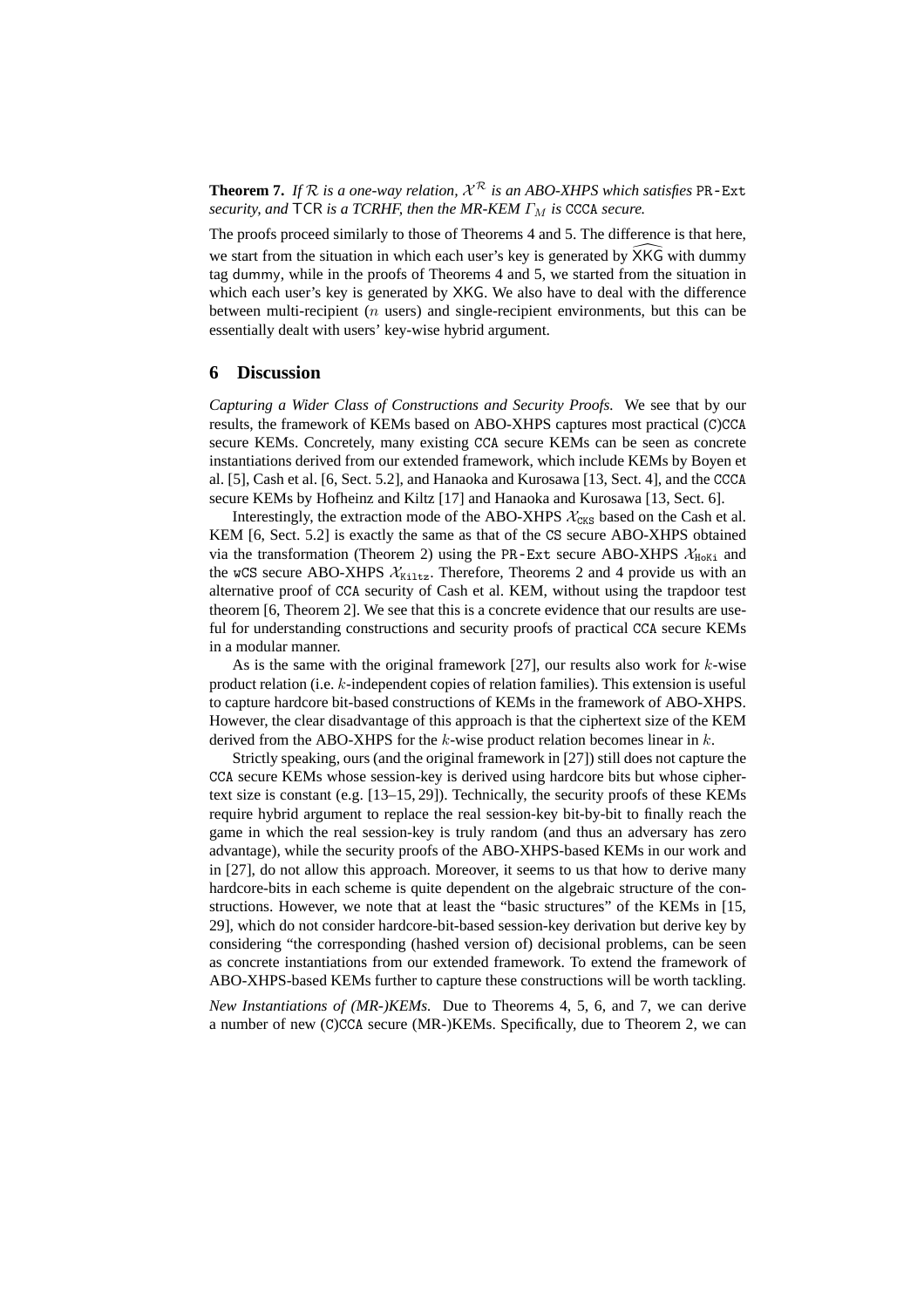construct a CS secure ABO-XHPS from a PR-Ext secure ABO-XHPS and a wCS secure ABO-XHPS, or from two PR-Ext secure ABO-XHPS via Theorem 1 (i.e. one of the two ABO-XHPS is treated as a wCS secure ABO-XHPS). Therefore, using the ABO-XHPS we show in Section 4, we can derive a number of variants of KEMs [8, 6, 12]: we can obtain a CS secure ABO-XHPS by the combination of  $\mathcal{X}_{\text{Hoki}}$  and  $\mathcal{X}_{\text{Kiliz}}$  (which happens to be essentially identical to  $\chi_{\text{CKS}}$  as mentioned above) and the combination of  $X_{\text{Haku}}$  and  $X_{\text{Kiltz}}$ . We can also obtain a new CS ABO-XHPS by combining  $X_{\text{Hoki}}$  and  $X_{\text{Haku}}$ , two independent instances of  $X_{\text{Hoku}}$ , and two independent instances of  $X_{\text{Haku}}$ . Then, from these CS secure ABO-XHPS, we derive new CCA secure KEMs and MR-KEMs, due to Theorems 4 and 6, respectively.

Furthermore, we can also obtain a number of practical MR-KEMs from existing ABO-XHPS. For example, from the CS secure ABO-XHPS based on the KEM by Boyen et al. [5] (which can be found the full version), we obtain a CCA secure MR-KEM based on the DBDH assumption whose ciphertext size is  $n + 1$  group elements when sending to *n* recipients. This construction is the most efficient CCA secure MR-KEM in terms of ciphertext size. Moreover, by using the factoring-based ABO-XHPS shown in [27, Sect. 4.2] (which is CS secure), we obtain a CCA secure factoring-based MR-KEM which is more efficient than the construction that naively concatenates the ciphertexts from a single-recipient KEM by Hofheinz and Kiltz [18].

Finally, we stress that the advantages of our results are not only the efficiency of the concretely derived (MR-)KEMs, but also the strengthening of the framework of [27], which we believe is useful for future design of (C)CCA secure (MR-)KEMs.

**Acknowledgement** The authors would like to thank anonymous reviewers and the members of Shin-Akarui-Angou-Benkyou-Kai for their invaluable comments and suggestions. The first author is supported by the JSPS Fellowships for Young Scientists.

## **References**

- 1. M. Bellare, A. Boldyreva, K. Kurosawa, and J. Staddon. Multirecipient encryption schemes: How to save on bandwidth and computation without sacrificing security. *IEEE Trans. Inf. Theory*, 53(11):3927–3943, 2007.
- 2. M. Bellare and C. Namprempre. Authenticated encryption: Relations among notions and analysis of the generic composition paradigm. In *ASIACRYPT 2000*, LNCS 1976, pp. 531– 545, 2000.
- 3. D. Boneh, R. Canetti, S. Halevi, and J. Katz. Chosen-ciphertext security from identity-based encryption. *SIAM J. Comput.*, 36(5):1301–1328, 2007.
- 4. X. Boyen, Q. Mei, and B. Waters. Direct chosen ciphertext security from identity-based techniques. In *ACMCCS 2005*, pp. 320–329, 2005.
- 5. X. Boyen, Q. Mei, and B. Waters. Direct chosen ciphertext security from identity-based techniques, 2005. Updated version of [4]. Cryptology ePrint Archive: Report 2005/288. http://eprint.iacr.org/2005/288/.
- 6. D. Cash, E. Kiltz, and V. Shoup. The twin Diffie-Hellman problem and applications. In *EUROCRYPT 2008*, LNCS 4965, pp. 127–145, 2008.
- 7. R. Cramer and V. Shoup. Universal hash proofs and a paradigm for adaptive chosen ciphertext secure public-key encryption. In *EUROCRYPT 2002*, LNCS 2332, pp. 45–64, 2002.
- 8. R. Cramer and V. Shoup. Design and analysis of practical public-key encryption schemes secure against adaptive chosen ciphertext attack. *SIAM J. Comput.*, 33(1):167–226, 2003.